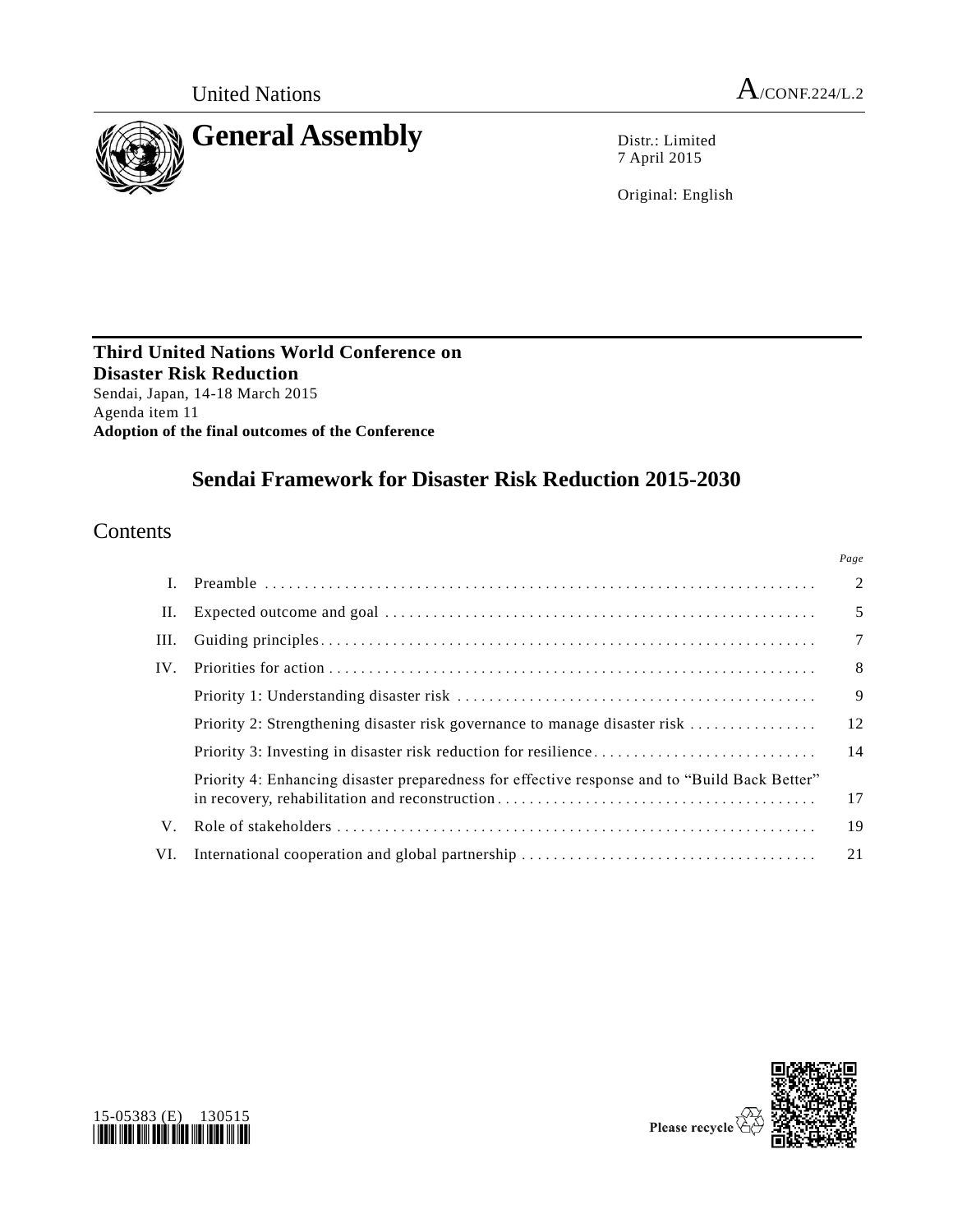## **I. Preamble**

1. The Sendai Framework for Disaster Risk Reduction 2015-2030 was adopted at the Third United Nations World Conference on Disaster Risk Reduction, held from 14 to 18 March 2015 in Sendai, Miyagi, Japan, which represented a unique opportunity for countries to:

(a) Adopt a concise, focused, forward-looking and action-oriented post-2015 framework for disaster risk reduction;

(b) Complete the assessment and review of the implementation of the Hyogo Framework for Action 2005-2015: Building Resilience of Nations and Communities to Disasters;<sup>1</sup>

(c) Consider the experience gained through the regional and national strategies/institutions and plans for disaster risk reduction and their recommendations, as well as relevant regional agreements for the implementation of the Hyogo Framework for Action;

(d) Identify modalities of cooperation based on commitments to implement a post-2015 framework for disaster risk reduction;

(e) Determine modalities for the periodic review of the implementation of a post-2015 framework for disaster risk reduction.

2. During the World Conference, States also reiterated their commitment to address disaster risk reduction and the building of resilience<sup>2</sup> to disasters with a renewed sense of urgency within the context of sustainable development and poverty eradication, and to integrate, as appropriate, both disaster risk reduction and the building of resilience into policies, plans, programmes and budgets at all levels and to consider both within relevant frameworks.

## **Hyogo Framework for Action: lessons learned, gaps identified and future challenges**

3. Since the adoption of the Hyogo Framework for Action in 2005, as documented in national and regional progress reports on its implementation as well as in other global reports, progress has been achieved in reducing disaster risk at local, national, regional and global levels by countries and other relevant stakeholders, leading to a decrease in mortality in the case of some hazards. 3 Reducing disaster risk is a cost-effective investment in preventing future losses.

<sup>1</sup> [A/CONF.206/6](http://undocs.org/A/CONF.206/6) and Corr.1, chap. I, resolution 2.

<sup>2</sup> Resilience is defined as: "The ability of a system, community or society exposed to hazards to resist, absorb, accommodate to and recover from the effects of a hazard in a timely and efficient manner, including through the preservation and restoration of its essential basic structures and functions", United Nations Office for Disaster Risk Reduction (UNISDR), "2009 UNISDR Terminology on Disaster Risk Reduction", Geneva, May 2009 (http://www.unisdr.org/we/ inform/terminology).

<sup>3</sup> Hazard is defined in the Hyogo Framework for Action as: "A potentially damaging physical event, phenomenon or human activity that may cause the loss of life or injury, property damage, social and economic disruption or environmental degradation. Hazards can include latent conditions that may represent future threats and can have different origins: natural (geological, hydrometeorological and biological) or induced by human processes (environmental degradation and technological hazards).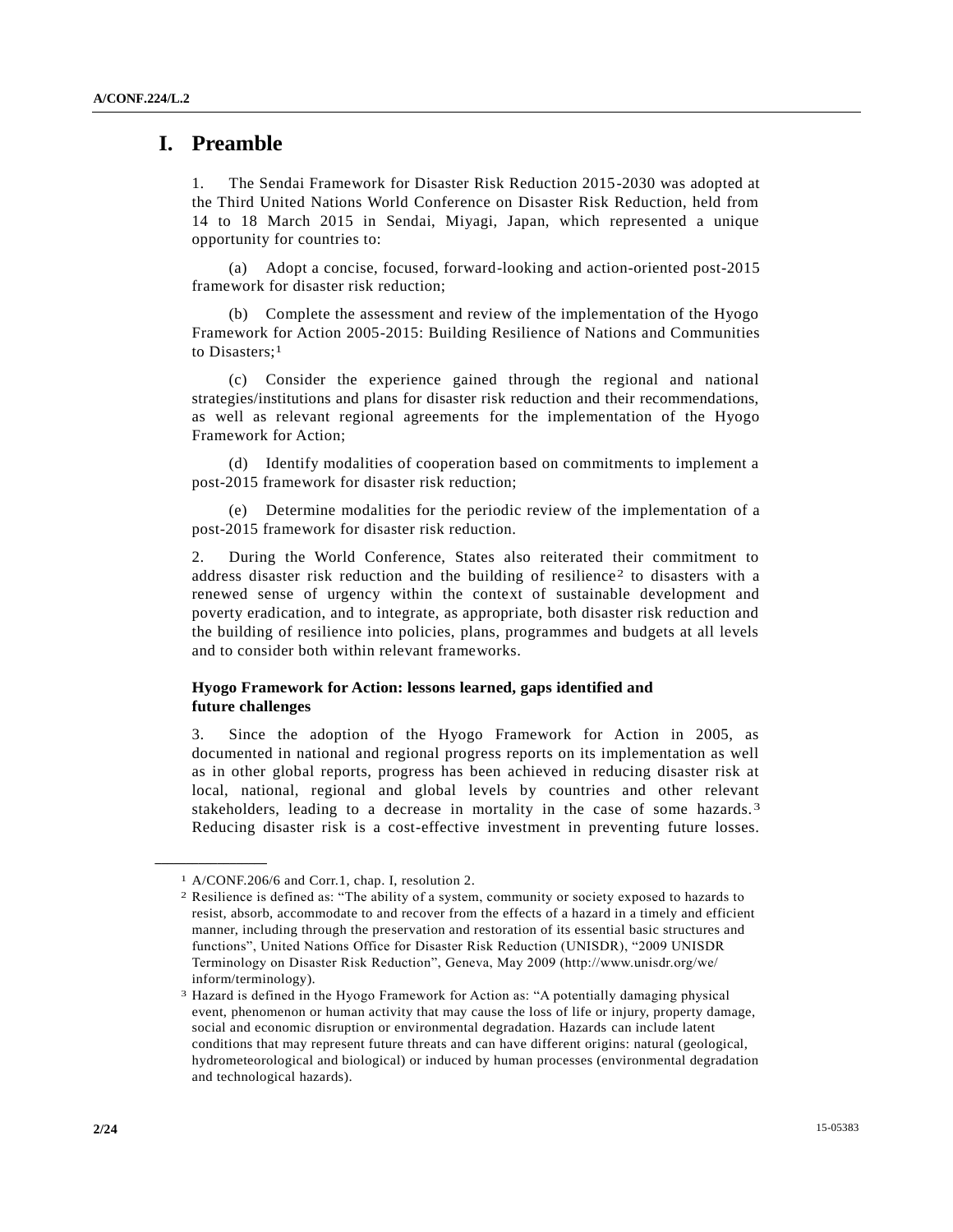Effective disaster risk management contributes to sustainable development. Countries have enhanced their capacities in disaster risk management. International mechanisms for strategic advice, coordination and partnership development for disaster risk reduction, such as the Global Platform for Disaster Risk Reduction and the regional platforms for disaster risk reduction, as well as other relevant international and regional forums for cooperation, have been instrumental in the development of policies and strategies and the advancement of knowledge and mutual learning. Overall, the Hyogo Framework for Action has been an important instrument for raising public and institutional awareness, generating political commitment and focusing and catalysing actions by a wide range of stakeholders at all levels.

4. Over the same 10-year time frame, however, disasters have continued to exact a heavy toll, and as a result the well-being and safety of persons, communities and countries as a whole have been affected. Over 700 thousand people have lost their lives, over 1.4 million have been injured and approximately 23 million made homeless as a result of disasters. Overall, more than 1.5 billion people have been affected by disasters in various ways, with women, children and people in vulnerable situations disproportionately affected. The total economic loss was more than \$1.3 trillion. In addition, between 2008 and 2012, 144 million people were displaced by disasters. Disasters, many of which are exacerbated by climate change and which are increasing in frequency and intensity, significantly impede progress towards sustainable development. Evidence indicates that exposure of persons and assets in all countries has increased faster than vulnerability4 has decreased, thus generating new risks and a steady rise in disaster-related losses, with a significant economic, social, health, cultural and environmental impact in the short, medium and long term, especially at the local and community levels. Recurring small-scale disasters and slow-onset disasters particularly affect communities, households and small and medium-sized enterprises, constituting a high percentage of all losses. All countries — especially developing countries, where the mortality and economic losses from disasters are disproportionately higher — are faced with increasing levels of possible hidden costs and challenges in order to meet financial and other obligations.

5. It is urgent and critical to anticipate, plan for and reduce disaster risk in order to more effectively protect persons, communities and countries, their livelihoods, health, cultural heritage, socioeconomic assets and ecosystems, and thus strengthen their resilience.

6. Enhanced work to reduce exposure and vulnerability, thus preventing the creation of new disaster risks, and accountability for disaster risk creation are needed at all levels. More dedicated action needs to be focused on tackling underlying disaster risk drivers, such as the consequences of poverty and inequality, climate change and variability, unplanned and rapid urbanization, poor land management and compounding factors such as demographic change, weak institutional arrangements, non-risk-informed policies, lack of regulation and incentives for private disaster risk reduction investment, complex supply chains, limited availability of technology, unsustainable uses of natural resources, declining

<sup>4</sup> Vulnerability is defined in the Hyogo Framework for Action as: "The conditions determined by physical, social, economic and environmental factors or processes, which increase the susceptibility of a community to the impact of hazards".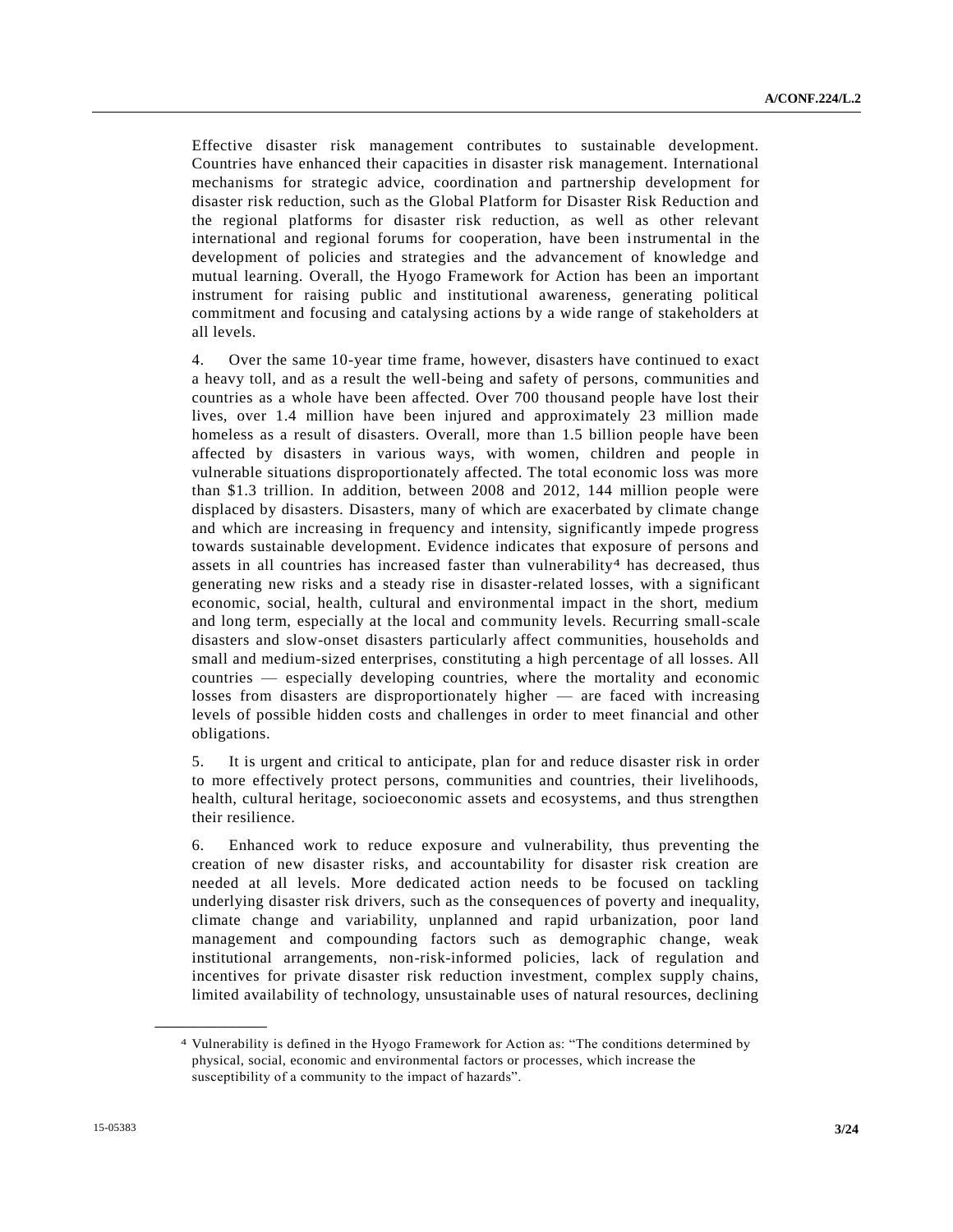ecosystems, pandemics and epidemics. Moreover, it is necessary to continue strengthening good governance in disaster risk reduction strategies at the national, regional and global levels and improving preparedness and national coordination for disaster response, rehabilitation and reconstruction, and to use post-disaster recovery and reconstruction to "Build Back Better", supported by strengthened modalities of international cooperation.

7. There has to be a broader and a more people-centred preventive approach to disaster risk. Disaster risk reduction practices need to be multi-hazard and multisectoral, inclusive and accessible in order to be efficient and effective. While recognizing their leading, regulatory and coordination role, Governments should engage with relevant stakeholders, including women, children and youth, persons with disabilities, poor people, migrants, indigenous peoples, volunteers, the community of practitioners and older persons in the design and implementation of policies, plans and standards. There is a need for the public and private sectors and civil society organizations, as well as academia and scientific and research institutions, to work more closely together and to create opportunities for collaboration, and for businesses to integrate disaster risk into their management practices.

8. International, regional, subregional and transboundary cooperation remains pivotal in supporting the efforts of States, their national and local authorities, as well as communities and businesses, to reduce disaster risk. Existing mechanisms may require strengthening in order to provide effective support and achieve better implementation. Developing countries, in particular the least developed countries, small island developing States, landlocked developing countries and African countries, as well as middle-income countries facing specific challenges, need special attention and support to augment domestic resources and capabilities through bilateral and multilateral channels in order to ensure adequate, sustainable, and timely means of implementation in capacity-building, financial and technical assistance and technology transfer, in accordance with international commitments.

9. Overall, the Hyogo Framework for Action has provided critical guidance in efforts to reduce disaster risk and has contributed to the progress towards the achievement of the Millennium Development Goals. Its implementation has, however, highlighted a number of gaps in addressing the underlying disaster risk factors, in the formulation of goals and priorities for action,<sup>5</sup> in the need to foster disaster resilience at all levels and in ensuring adequate means of implementation. The gaps indicate a need to develop an action-oriented framework that Governments and relevant stakeholders can implement in a supportive and complementary manner, and which helps to identify disaster risks to be managed and guides investment to improve resilience.

10. Ten years after the adoption of the Hyogo Framework for Action, disasters continue to undermine efforts to achieve sustainable development.

<sup>5</sup> The Hyogo Framework priorities for action 2005-2015 are: (1) ensure that disaster risk reduction is a national and a local priority with a strong institutional basis for implementation; (2) identify, assess and monitor disaster risks and enhance early warning; (3) use knowledge, innovation and education to build a culture of safety and resilience at all levels; (4) reduce the underlying risk factors; and (5) strengthen disaster preparedness for effective response at all levels.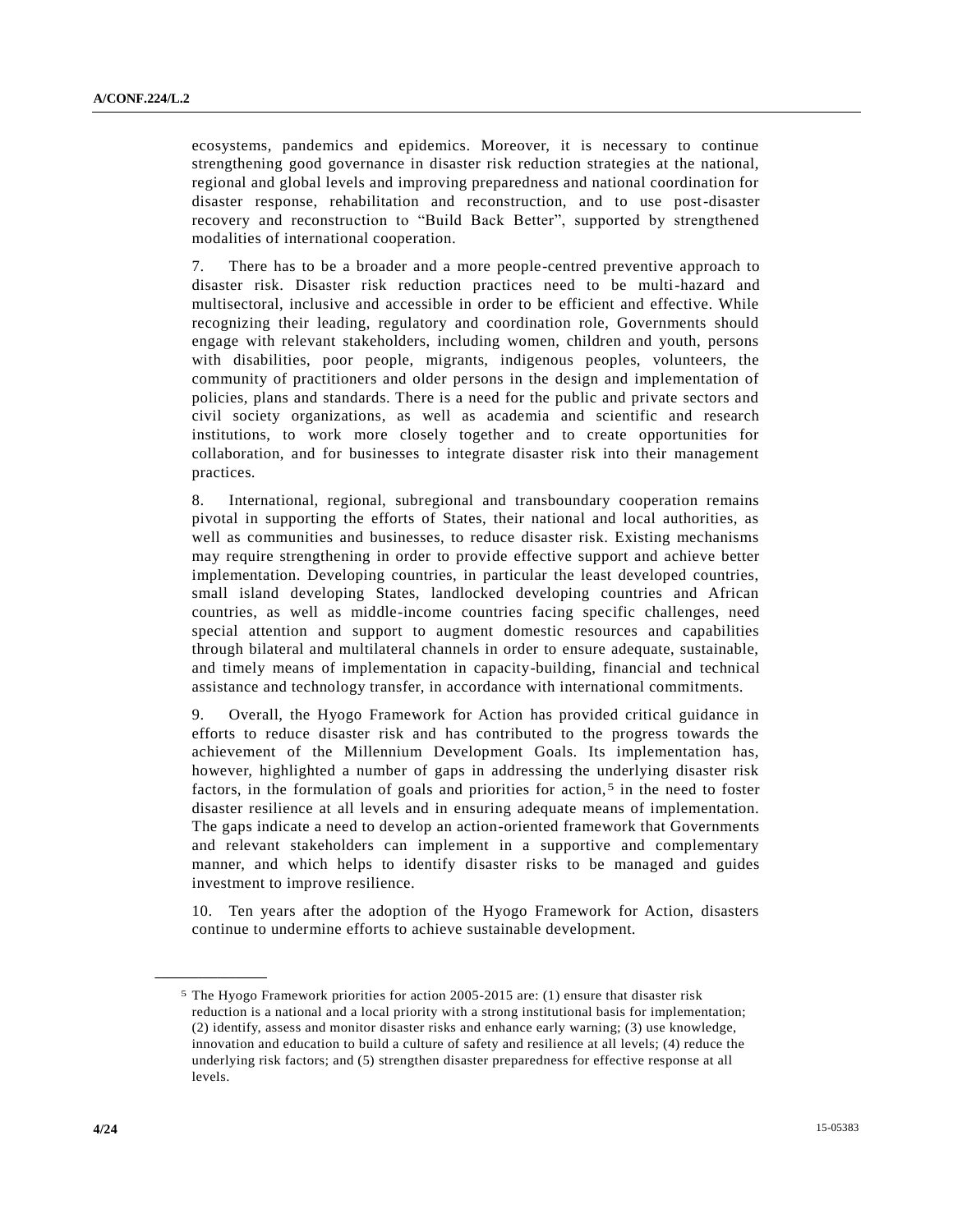11. The intergovernmental negotiations on the post-2015 development agenda, financing for development, climate change and disaster risk reduction provide the international community with a unique opportunity to enhance coherence across policies, institutions, goals, indicators and measurement systems for implementation, while respecting their respective mandates. Ensuring credible links, as appropriate, between these processes will contribute to building resilience and achieving the global goal to eradicate poverty.

12. It is recalled that the outcome of the United Nations Conference on Sustainable Development, held in 2012, "The future we want", 6 called for disaster risk reduction and the building of resilience to disasters to be addressed with a renewed sense of urgency in the context of sustainable development and poverty eradication and, as appropriate, to be integrated at all levels. The Conference also reaffirmed all the principles of the Rio Declaration on Environment and Development. 7

13. Addressing climate change as one of the drivers of disaster risk, while respecting the mandate of the United Nations Framework Convention on Climate Change,<sup>8</sup> represents an opportunity to reduce disaster risk in a meaningful and coherent manner throughout the interrelated intergovernmental processes.

14. Against this background, and in order to reduce disaster risk, there is a need to address existing challenges and prepare for future ones by focusing on: monitoring, assessing and understanding disaster risk and sharing such information and how it is created; strengthening disaster risk governance and coordination across relevant institutions and sectors and the full and meaningful participation of relevant stakeholders at appropriate levels; investing in the economic, social, health, cultural and educational resilience of persons, communities and countries and the environment, as well as through technology and research; enhancing multi-hazard early warning systems, preparedness, response, recovery, rehabilitation and reconstruction. To complement national action and capacity, there is a need to enhance international cooperation between developed and developing countries and between States and international organizations.

15. This Framework will apply to the risk of small-scale and large-scale, frequent and infrequent, sudden and slow-onset disasters caused by natural or man-made hazards, as well as related environmental, technological and biological hazards and risks. It aims to guide the multi-hazard management of disaster risk in development at all levels as well as within and across all sectors.

# **II. Expected outcome and goal**

16. While some progress in building resilience and reducing losses and damages has been achieved, a substantial reduction of disaster risk requires perseverance and

<sup>6</sup> [A/RES/66/288,](http://undocs.org/A/RES/66/288) annex.

<sup>7</sup> *Report of the United Nations Conference on Environment and Development, Rio de Janeiro, 3-14 June 1992*, vol. I, *Resolutions Adopted by the Conference* (United Nations publication, Sales No. E.93.I.8 and corrigendum), resolution 1, annex I.

<sup>8</sup> The climate change issues mentioned in this Framework remain within the mandate of the United Nations Framework Convention on Climate Change under the competences of the Parties to the Convention.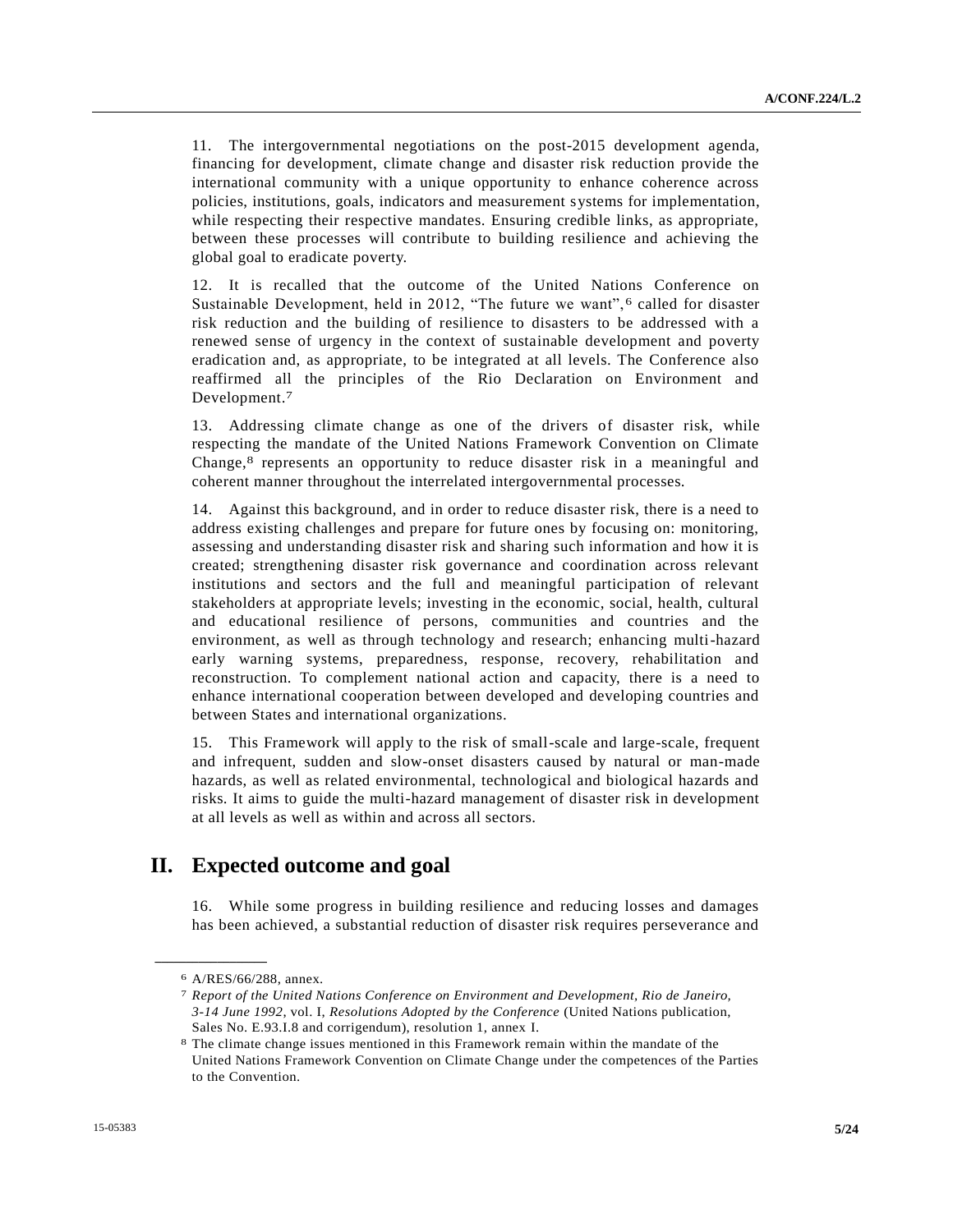persistence, with a more explicit focus on people and their health and livelihoods, and regular follow-up. Building on the Hyogo Framework for Action, this Framework aims to achieve the following outcome over the next 15 years:

The substantial reduction of disaster risk and losses in lives, livelihoods and health and in the economic, physical, social, cultural and environmental assets of persons, businesses, communities and countries

The realization of this outcome requires the strong commitment and involvement of political leadership in every country at all levels in the implementation and followup of this Framework and in the creation of the necessary conducive and enabling environment.

17. To attain the expected outcome, the following goal must be pursued:

Prevent new and reduce existing disaster risk through the implementation of integrated and inclusive economic, structural, legal, social, health, cultural, educational, environmental, technological, political and institutional measures that prevent and reduce hazard exposure and vulnerability to disaster, increase preparedness for response and recovery, and thus strengthen resilience

The pursuance of this goal requires the enhancement of the implementation capacity and capability of developing countries, in particular the least developed countries, small island developing States, landlocked developing countries and African countries, as well as middle-income countries facing specific challenges, including the mobilization of support through international cooperation for the provision of means of implementation in accordance with their national priorities.

18. To support the assessment of global progress in achieving the outcome and goal of this Framework, seven global targets have been agreed. These targets will be measured at the global level and will be complemented by work to develop appropriate indicators. National targets and indicators will contribute to the achievement of the outcome and goal of this Framework. The seven global targets are:

(a) Substantially reduce global disaster mortality by 2030, aiming to lower the average per 100,000 global mortality rate in the decade 2020-2030 compared to the period 2005-2015;

(b) Substantially reduce the number of affected people globally by 2030, aiming to lower the average global figure per 100,000 in the decade 2020-2030 compared to the period 2005-2015; 9

(c) Reduce direct disaster economic loss in relation to global gross domestic product (GDP) by 2030;

(d) Substantially reduce disaster damage to critical infrastructure and disruption of basic services, among them health and educational facilities, including through developing their resilience by 2030;

(e) Substantially increase the number of countries with national and local disaster risk reduction strategies by 2020;

<sup>9</sup> Categories of affected people will be elaborated in the process for post-Sendai work decided by the Conference.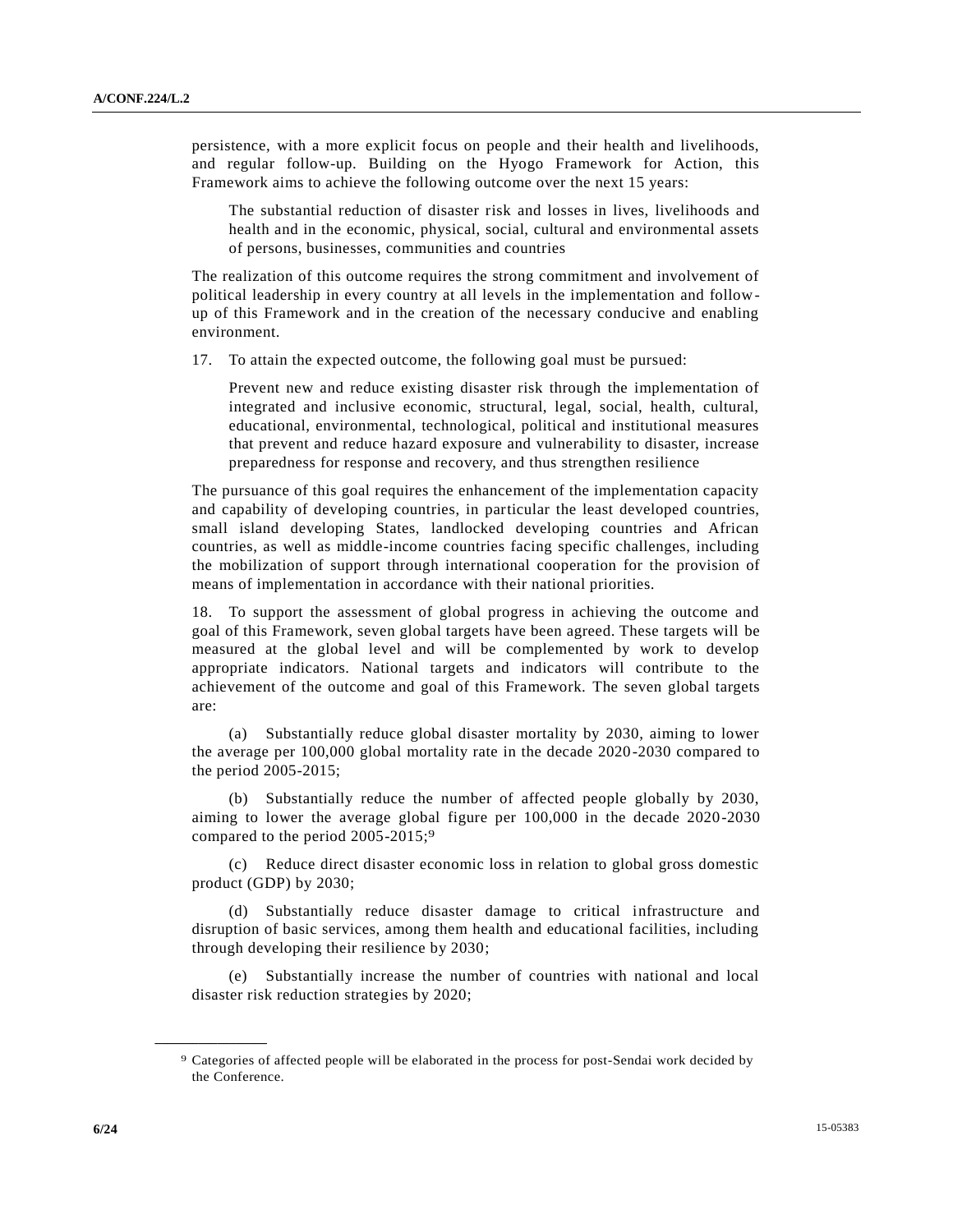(f) Substantially enhance international cooperation to developing countries through adequate and sustainable support to complement their national actions for implementation of this Framework by 2030;

(g) Substantially increase the availability of and access to multi-hazard early warning systems and disaster risk information and assessments to the people by 2030;

# **III. Guiding principles**

19. Drawing from the principles contained in the Yokohama Strategy for a Safer World: Guidelines for Natural Disaster Prevention, Preparedness and Mitigation and its Plan of Action<sup>10</sup> and the Hyogo Framework for Action, the implementation of this Framework will be guided by the following principles, while taking into account national circumstances, and consistent with domestic laws as well as international obligations and commitments:

(a) Each State has the primary responsibility to prevent and reduce disaster risk, including through international, regional, subregional, transboundary and bilateral cooperation. The reduction of disaster risk is a common concern for all States and the extent to which developing countries are able to effectively enhance and implement national disaster risk reduction policies and measures in the context of their respective circumstances and capabilities can be further enhanced through the provision of sustainable international cooperation;

(b) Disaster risk reduction requires that responsibilities be shared by central Governments and relevant national authorities, sectors and stakeholders, as appropriate to their national circumstances and systems of governance;

(c) Managing the risk of disasters is aimed at protecting persons and their property, health, livelihoods and productive assets, as well as cultural and environmental assets, while promoting and protecting all human rights, including the right to development;

(d) Disaster risk reduction requires an all-of-society engagement and partnership. It also requires empowerment and inclusive, accessible and non-discriminatory participation, paying special attention to people disproportionately affected by disasters, especially the poorest. A gender, age, disability and cultural perspective should be integrated in all policies and practices, and women and youth leadership should be promoted. In this context, special attention should be paid to the improvement of organized voluntary work of citizens;

(e) Disaster risk reduction and management depends on coordination mechanisms within and across sectors and with relevant stakeholders at all levels, and it requires the full engagement of all State institutions of an executive and legislative nature at national and local levels and a clear articulation of responsibilities across public and private stakeholders, including business and academia, to ensure mutual outreach, partnership, complementarity in roles and accountability and follow-up;

<sup>10</sup> [A/CONF.172/9,](http://undocs.org/A/CONF.172/9) chap. I, resolution 1, annex I.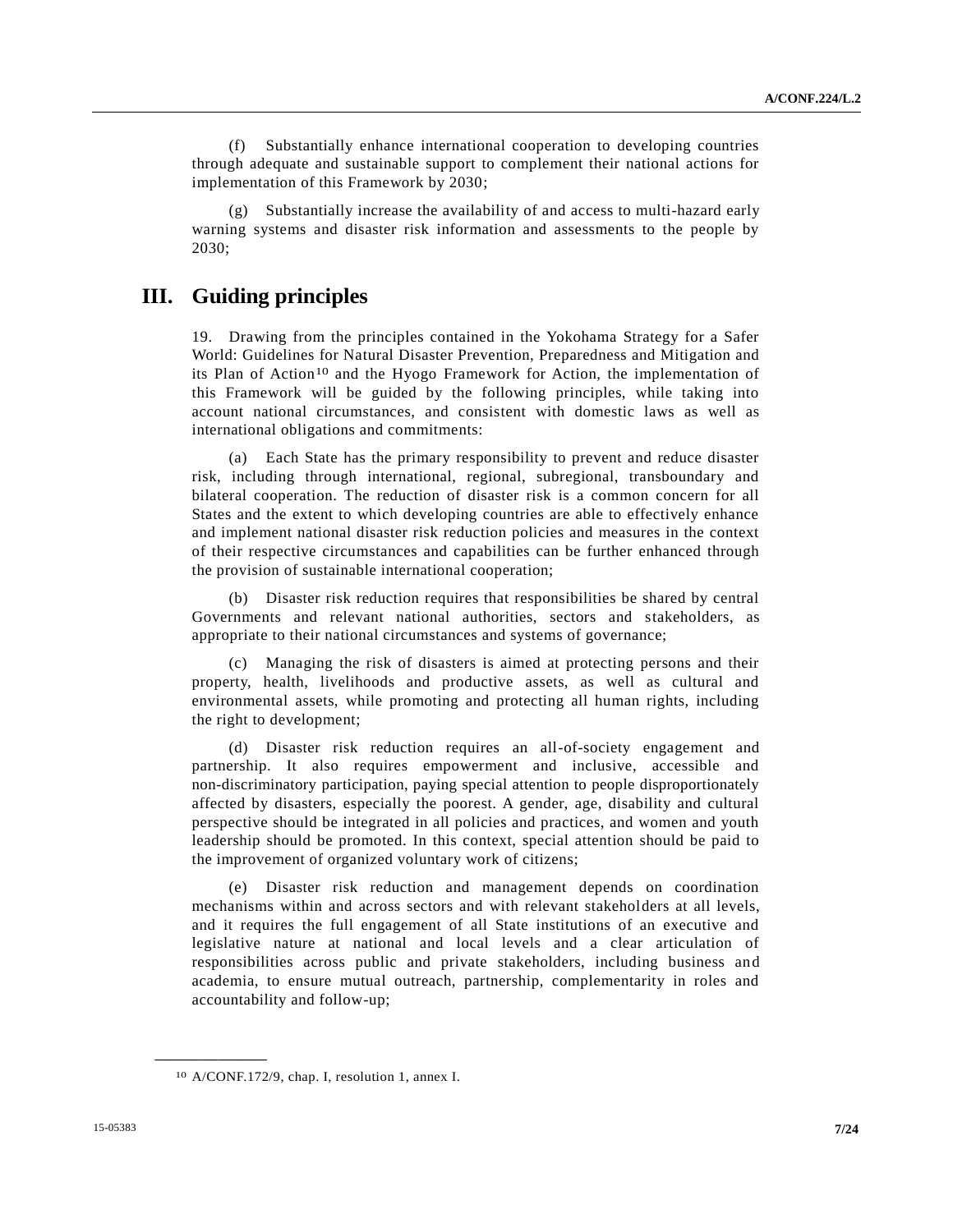(f) While the enabling, guiding and coordinating role of national and federal State Governments remain essential, it is necessary to empower local authorities and local communities to reduce disaster risk, including through resources, incentives and decision-making responsibilities, as appropriate;

(g) Disaster risk reduction requires a multi-hazard approach and inclusive risk-informed decision-making based on the open exchange and dissemination of disaggregated data, including by sex, age and disability, as well as on easily accessible, up-to-date, comprehensible, science-based, non-sensitive risk information, complemented by traditional knowledge;

(h) The development, strengthening and implementation of relevant policies, plans, practices and mechanisms need to aim at coherence, as appropriate, across sustainable development and growth, food security, health and safety, climate change and variability, environmental management and disaster risk reduction agendas. Disaster risk reduction is essential to achieve sustainable development;

(i) While the drivers of disaster risk may be local, national, regional or global in scope, disaster risks have local and specific characteristics that must be understood for the determination of measures to reduce disaster risk;

(j) Addressing underlying disaster risk factors through disaster riskinformed public and private investments is more cost-effective than primary reliance on post-disaster response and recovery, and contributes to sustainable development;

(k) In the post-disaster recovery, rehabilitation and reconstruction phase it is critical to prevent the creation of and to reduce disaster risk by "Building Back Better" and increasing public education and awareness of disaster risk;

(l) An effective and meaningful global partnership and the further strengthening of international cooperation, including the fulfilment of respective commitments of official development assistance by developed countries, are essential for effective disaster risk management;

(m) Developing countries, in particular the least developed countries, small island developing States, landlocked developing countries and African countries, as well as middle-income and other countries facing specific disaster risk challenges, need adequate, sustainable and timely provision of support, including through finance, technology transfer and capacity-building from developed countries and partners tailored to their needs and priorities, as identified by them.

# **IV. Priorities for action**

20. Taking into account the experience gained through the implementation of the Hyogo Framework for Action, and in pursuance of the expected outcome and goal, there is a need for focused action within and across sectors by States at local, national, regional and global levels in the following four priority areas:

- 1. Understanding disaster risk.
- 2. Strengthening disaster risk governance to manage disaster risk.
- 3. Investing in disaster risk reduction for resilience.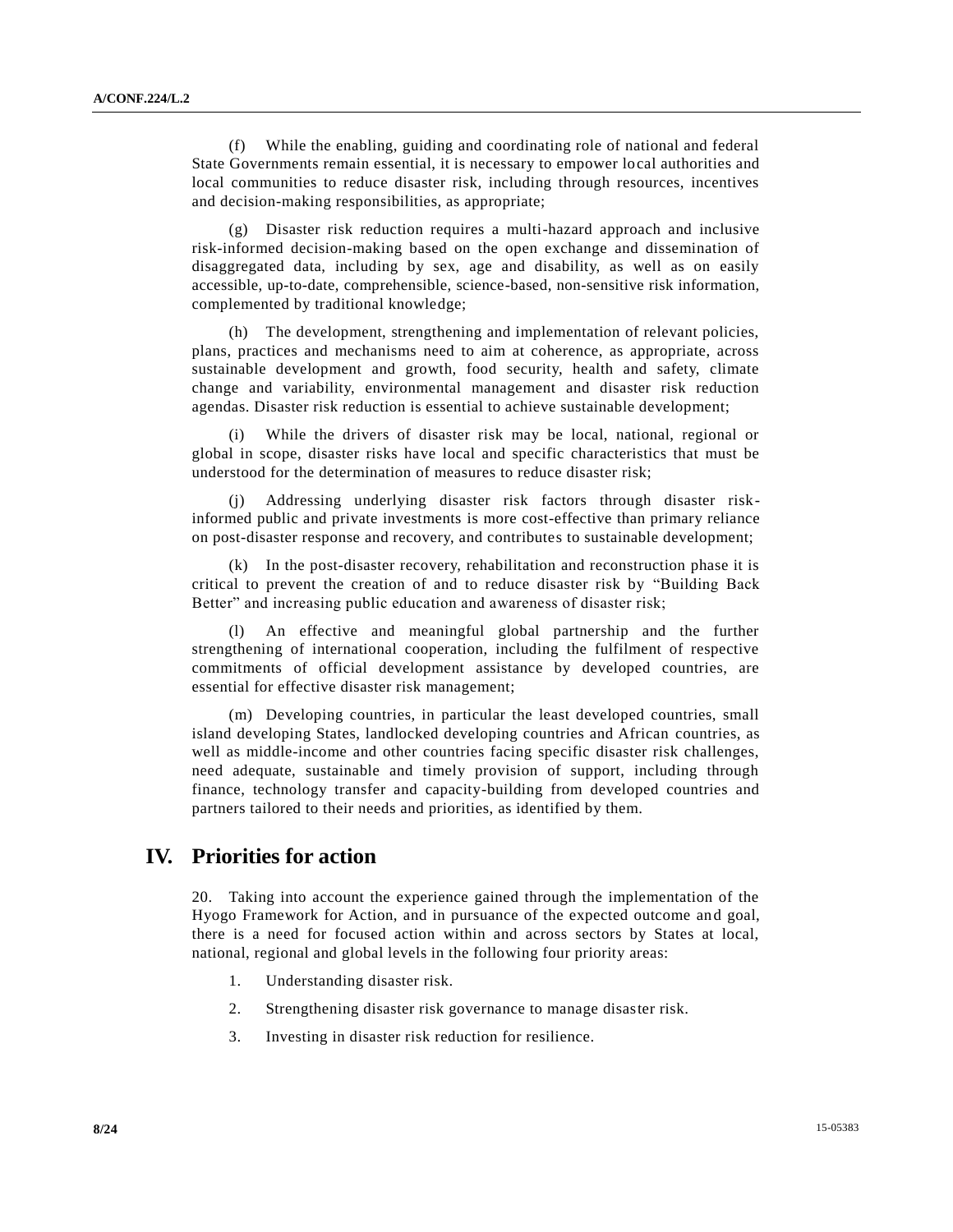4. Enhancing disaster preparedness for effective response, and to "Build Back Better" in recovery, rehabilitation and reconstruction.

21. In their approach to disaster risk reduction, States, regional and international organizations and other relevant stakeholders should take into consideration the key activities listed under each of these four priorities and should implement them, as appropriate, taking into consideration respective capacities and capabilities, in line with national laws and regulations.

22. In the context of increasing global interdependence, concerted international cooperation, an enabling international environment and means of implementation are needed to stimulate and contribute to developing the knowledge, capacities and motivation for disaster risk reduction at all levels, in particular for developing countries.

## **Priority 1. Understanding disaster risk**

23. Policies and practices for disaster risk management should be based on an understanding of disaster risk in all its dimensions of vulnerability, capacity, exposure of persons and assets, hazard characteristics and the environment. Such knowledge can be leveraged for the purpose of pre-disaster risk assessment, for prevention and mitigation and for the development and implementation of appropriate preparedness and effective response to disasters.

#### **National and local levels**

24. To achieve this, it is important to:

(a) Promote the collection, analysis, management and use of relevant data and practical information. Ensure its dissemination, taking into account the needs of different categories of users, as appropriate;

(b) Encourage the use of and strengthening of baselines and periodically assess disaster risks, vulnerability, capacity, exposure, hazard characteristics and their possible sequential effects at the relevant social and spatial scale on ecosystems, in line with national circumstances;

(c) Develop, periodically update and disseminate, as appropriate, locationbased disaster risk information, including risk maps, to decision makers, the general public and communities at risk of exposure to disaster in an appropriate format by using, as applicable, geospatial information technology;

(d) Systematically evaluate, record, share and publicly account for disaster losses and understand the economic, social, health, education, environmental and cultural heritage impacts, as appropriate, in the context of event-specific hazardexposure and vulnerability information;

(e) Make non-sensitive hazard exposure, vulnerability, risk, disaster and loss-disaggregated information freely available and accessible, as appropriate;

(f) Promote real-time access to reliable data, make use of space and in situ information, including geographic information systems (GIS), and use information and communications technology innovations to enhance measurement tools and the collection, analysis and dissemination of data;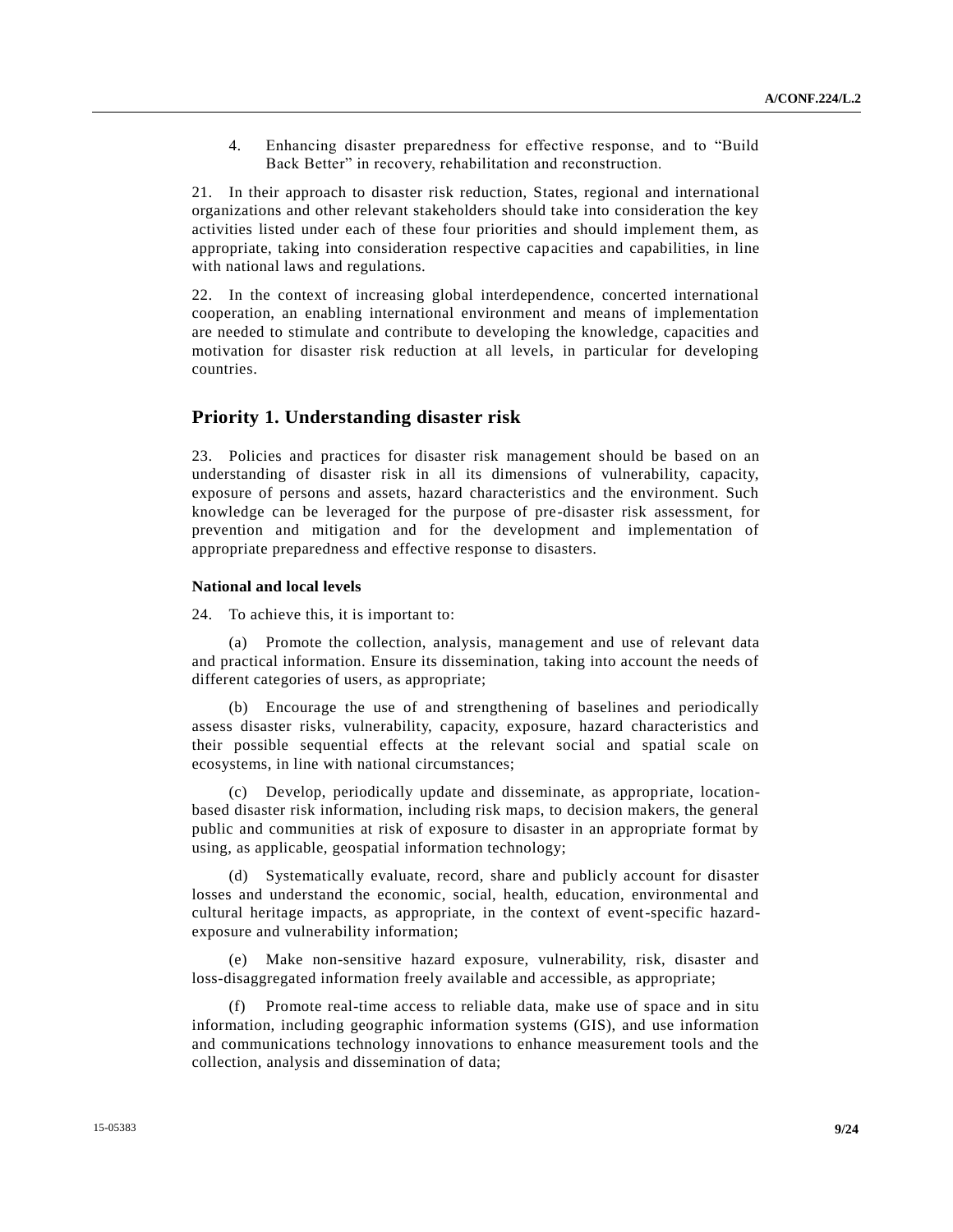(g) Build the knowledge of government officials at all levels, civil society, communities and volunteers, as well as the private sector, through sharing experiences, lessons learned, good practices and training and education on disaster risk reduction, including the use of existing training and education mechanisms and peer learning;

(h) Promote and improve dialogue and cooperation among scientific and technological communities, other relevant stakeholders and policymakers in order to facilitate a science-policy interface for effective decision-making in disaster risk management;

(i) Ensure the use of traditional, indigenous and local knowledge and practices, as appropriate, to complement scientific knowledge in disaster risk assessment and the development and implementation of policies, strategies, plans and programmes of specific sectors, with a cross-sectoral approach, which should be tailored to localities and to the context;

(j) Strengthen technical and scientific capacity to capitalize on and consolidate existing knowledge and to develop and apply methodologies and models to assess disaster risks, vulnerabilities and exposure to all hazards;

(k) Promote investments in innovation and technology development in longterm, multi-hazard and solution-driven research in disaster risk management to address gaps, obstacles, interdependencies and social, economic, educational and environmental challenges and disaster risks;

(l) Promote the incorporation of disaster risk knowledge, including disaster prevention, mitigation, preparedness, response, recovery and rehabilitation, in formal and non-formal education, as well as in civic education at all levels, as well as in professional education and training;

(m) Promote national strategies to strengthen public education and awareness in disaster risk reduction, including disaster risk information and knowledge, through campaigns, social media and community mobilization, taking into account specific audiences and their needs;

(n) Apply risk information in all its dimensions of vulnerability, capacity and exposure of persons, communities, countries and assets, as well as hazard characteristics, to develop and implement disaster risk reduction policies;

(o) Enhance collaboration among people at the local level to disseminate disaster risk information through the involvement of community-based organizations and non-governmental organizations.

#### **Global and regional levels**

25. To achieve this, it is important to:

(a) Enhance the development and dissemination of science-based methodologies and tools to record and share disaster losses and relevant disaggregated data and statistics, as well as to strengthen disaster risk modelling, assessment, mapping, monitoring and multi-hazard early warning systems;

(b) Promote the conduct of comprehensive surveys on multi-hazard disaster risks and the development of regional disaster risk assessments and maps, including climate change scenarios;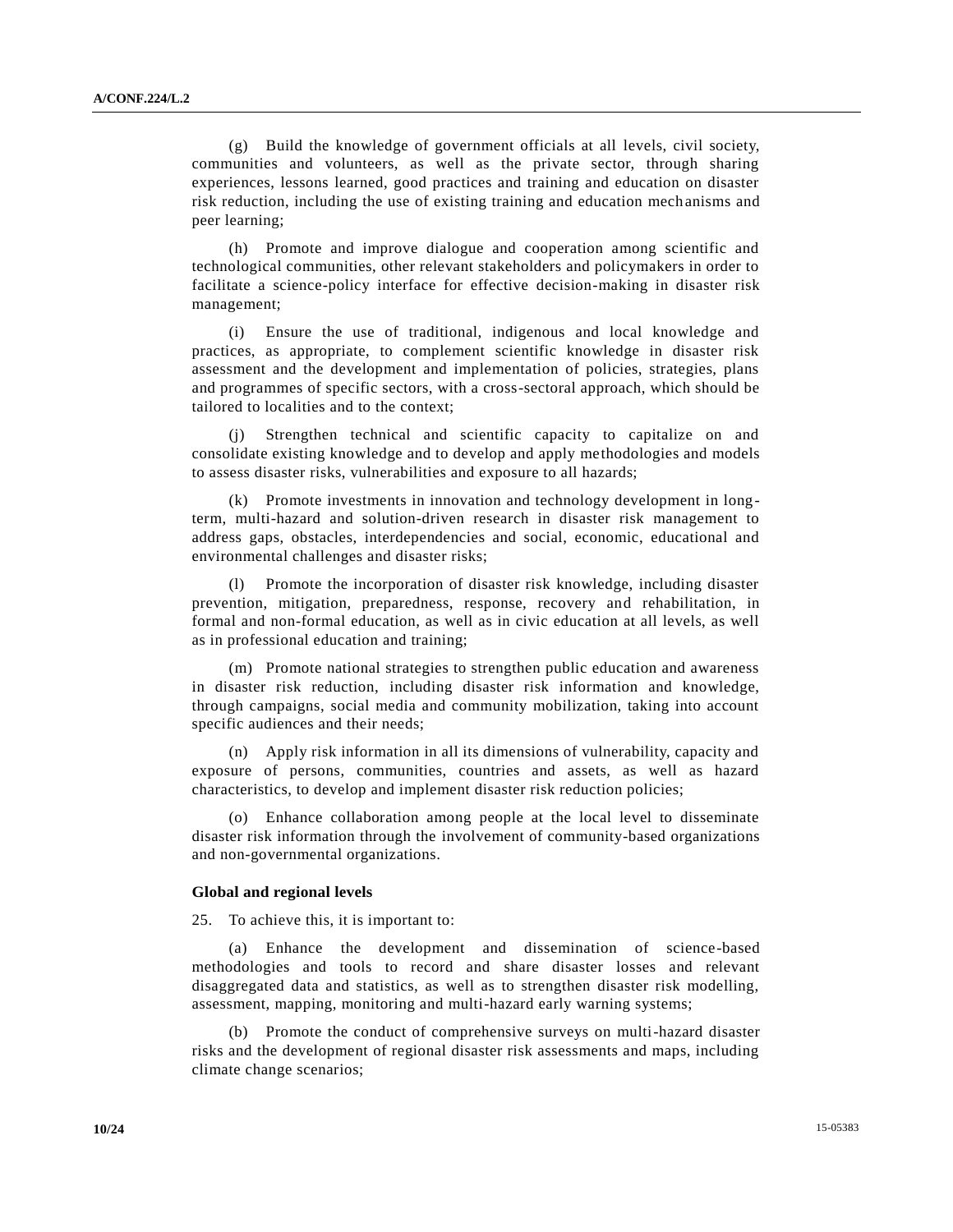(c) Promote and enhance, through international cooperation, including technology transfer, access to and the sharing and use of non-sensitive data and information, as appropriate, communications and geospatial and space -based technologies and related services; maintain and strengthen in situ and remotelysensed earth and climate observations; and strengthen the utilization of media, including social media, traditional media, big data and mobile phone networks, to support national measures for successful disaster risk communication, as appropriate and in accordance with national laws;

(d) Promote common efforts in partnership with the scientific and technological community, academia and the private sector to establish, disseminate and share good practices internationally;

(e) Support the development of local, national, regional and global userfriendly systems and services for the exchange of information on good practices, cost-effective and easy-to-use disaster risk reduction technologies and lessons learned on policies, plans and measures for disaster risk reduction;

(f) Develop effective global and regional campaigns as instruments for public awareness and education, building on the existing ones (for example, the "One Million Safe Schools and Hospitals" initiative, the "Making Cities Resilient: my city is getting ready!" campaign, the United Nations Sasakawa Award for Disaster Reduction and the annual United Nations International Day for Disaster Reduction), to promote a culture of disaster prevention, resilience and responsible citizenship, generate understanding of disaster risk, support mutual learning and share experiences; and encourage public and private stakeholders to actively engage in such initiatives and to develop new ones at the local, national, regional and global levels;

(g) Enhance the scientific and technical work on disaster risk reduction and its mobilization through the coordination of existing networks and scientific research institutions at all levels and in all regions, with the support of the UNISDR Scientific and Technical Advisory Group, in order to: strengthen the evidence -base in support of the implementation of this Framework; promote scientific research on disaster risk patterns, causes and effects; disseminate risk information with the best use of geospatial information technology; provide guidance on methodologies and standards for risk assessments, disaster risk modelling and the use of data; identify research and technology gaps and set recommendations for research priority areas in disaster risk reduction; promote and support the availability and application of science and technology to decision-making; contribute to the update of the publication "2009 UNISDR Terminology on Disaster Risk Reduction"; use postdisaster reviews as opportunities to enhance learning and public policy; and disseminate studies;

(h) Encourage the availability of copyrighted and patented materials, including through negotiated concessions, as appropriate;

(i) Enhance access to and support for innovation and technology, as well as in long-term, multi-hazard and solution-driven research and development in the field of disaster risk management.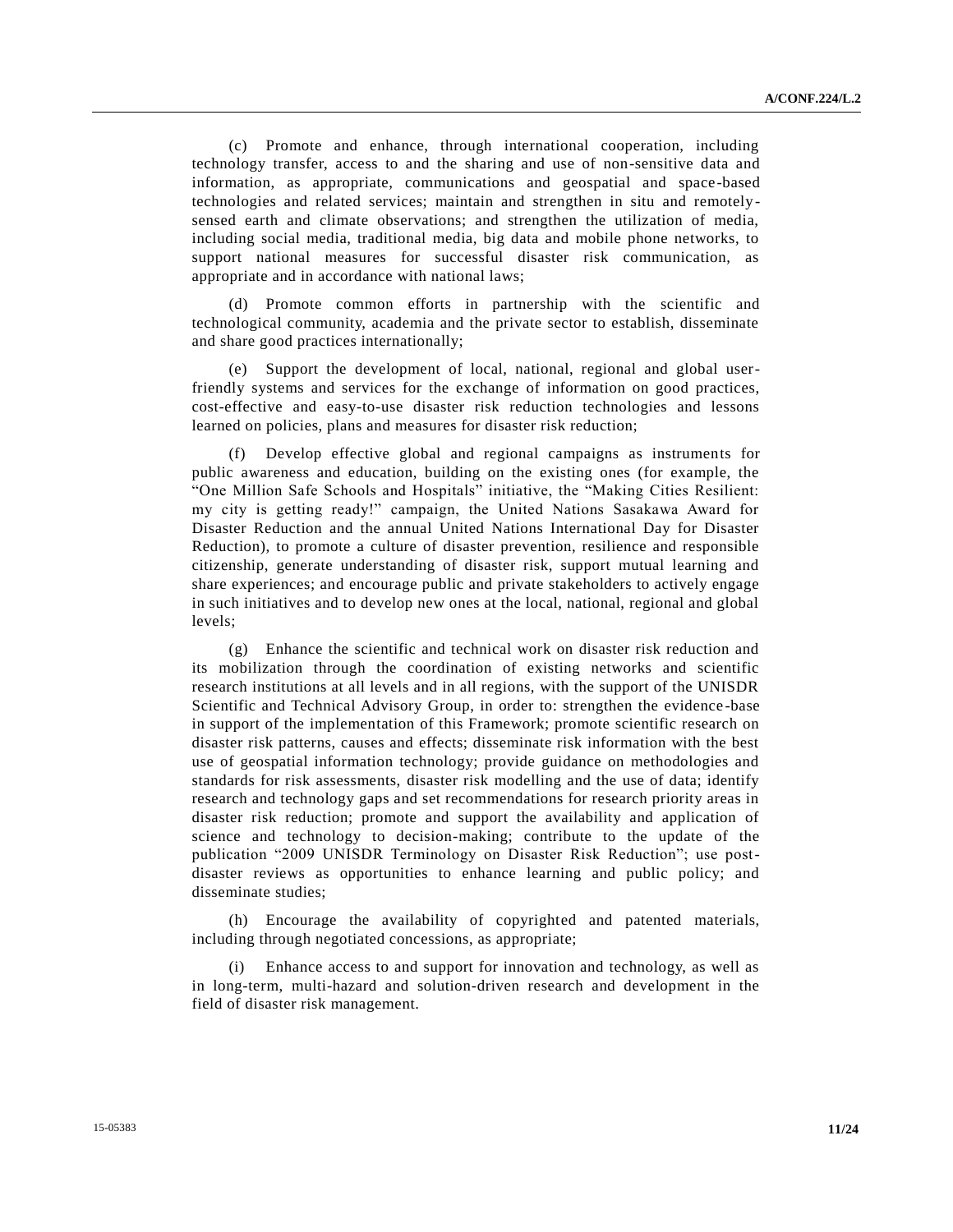# **Priority 2. Strengthening disaster risk governance to manage disaster risk**

26. Disaster risk governance at the national, regional and global levels is of great importance for an effective and efficient management of disaster risk. Clear vision, plans, competence, guidance and coordination within and across sectors, as well as participation of relevant stakeholders, are needed. Strengthening disaster risk governance for prevention, mitigation, preparedness, response, recovery and rehabilitation is therefore necessary and fosters collaboration and partnership across mechanisms and institutions for the implementation of instruments relevant to disaster risk reduction and sustainable development.

#### **National and local levels**

27. To achieve this, it is important to:

(a) Mainstream and integrate disaster risk reduction within and across all sectors and review and promote the coherence and further development, as appropriate, of national and local frameworks of laws, regulations and public policies, which, by defining roles and responsibilities, guide the public and private sectors in: (i) addressing disaster risk in publically owned, managed or regulated services and infrastructures; (ii) promoting and providing incentives, as releva nt, for actions by persons, households, communities and businesses; (iii) enhancing relevant mechanisms and initiatives for disaster risk transparency, which may include financial incentives, public awareness-raising and training initiatives, reporting requirements and legal and administrative measures; and (iv) putting in place coordination and organizational structures;

(b) Adopt and implement national and local disaster risk reduction strategies and plans, across different timescales, with targets, indicators and time frames, aimed at preventing the creation of risk, the reduction of existing risk and the strengthening of economic, social, health and environmental resilience;

(c) Carry out an assessment of the technical, financial and administrative disaster risk management capacity to deal with the identified risks at the local and national levels;

(d) Encourage the establishment of necessary mechanisms and incentives to ensure high levels of compliance with the existing safety-enhancing provisions of sectoral laws and regulations, including those addressing land use and urban planning, building codes, environmental and resource management and health and safety standards, and update them, where needed, to ensure an adequate focus on disaster risk management;

(e) Develop and strengthen, as appropriate, mechanisms to follow up, periodically assess and publicly report on progress on national and local plans. Promote public scrutiny and encourage institutional debates, including by parliamentarians and other relevant officials, on progress reports of local and national plans for disaster risk reduction;

(f) Assign, as appropriate, clear roles and tasks to community representatives within disaster risk management institutions and processes and decision-making through relevant legal frameworks and undertake comprehensive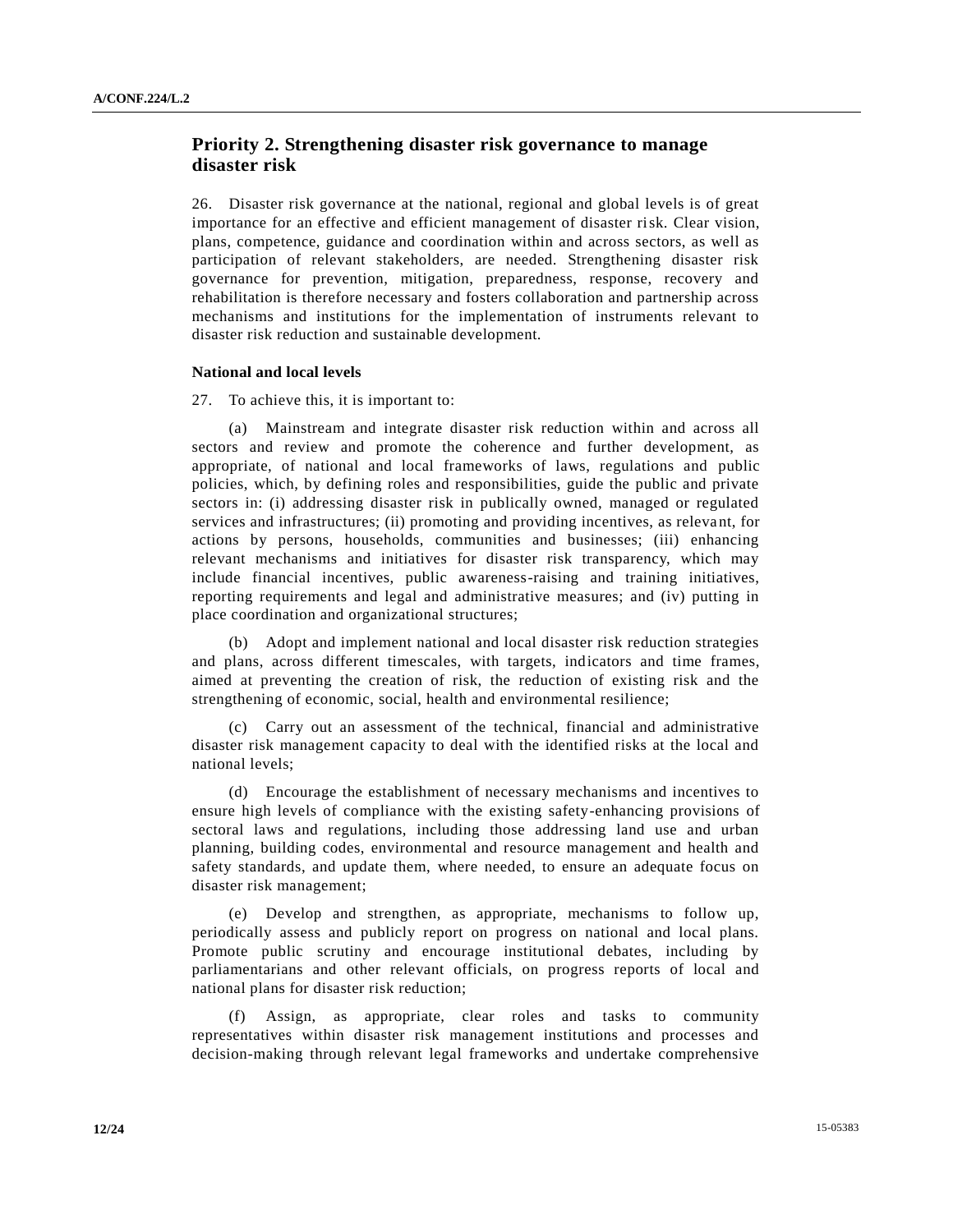public and community consultations during the development of such laws and regulations to support their implementation;

(g) Establish and strengthen government coordination forums composed of relevant stakeholders at the national and local levels, such as national and local platforms for disaster risk reduction, and a designated national focal point for implementing the Sendai Framework for Disaster Risk Reduction. It is necessary for such mechanisms to have a strong foundation in national institutional frameworks with clearly assigned responsibilities and authority to, inter alia, identify sectoral and multisectoral disaster risk, build awareness and knowledge of disaster risk through sharing and dissemination of non-sensitive disaster risk information and data, contribute to and coordinate reports on local and national disaster risk, coordinate public awareness campaigns on disaster risk, facilitate and support local multisectoral cooperation (e.g. among local governments) and contribute to the determination of and reporting on national and local disaster risk management plans and all policies relevant for disaster risk management. These responsibilities should be established through laws, regulations, standards and procedures;

(h) Empower local authorities, as appropriate, through regulatory and financial means to work and coordinate with civil society, communities and indigenous peoples and migrants in disaster risk management at the local level;

Encourage parliamentarians to support the implementation of disaster risk reduction by developing new or amending relevant legislation and setting budget allocations;

(j) Promote the development of quality standards, such as certifications and awards for disaster risk management, with the participation of the private sector, civil society, professional associations, scientific organizations and the United Nations;

(k) Formulate public policies, where applicable, aimed at addressing the issues of prevention or relocation, where possible, of human settlements in disasterrisk-prone zones, subject to national law and legal systems.

#### **Global and regional levels**

28. To achieve this, it is important to:

(a) Guide action at the regional level through agreed regional and subregional strategies and mechanisms for cooperation for disaster risk reduction, as appropriate, in the light of this Framework, in order to foster more efficient planning, create common information systems and exchange good practices and programmes for cooperation and capacity development, in particular to address common and transboundary disaster risks;

(b) Foster collaboration across global and regional mechanisms and institutions for the implementation and coherence of instruments and tools relevant to disaster risk reduction, such as for climate change, biodiversity, sustainable development, poverty eradication, environment, agriculture, health, food and nutrition and others, as appropriate;

(c) Actively engage in the Global Platform for Disaster Risk Reduction, the regional and subregional platforms for disaster risk reduction and the thematic platforms in order to forge partnerships, periodically assess progress on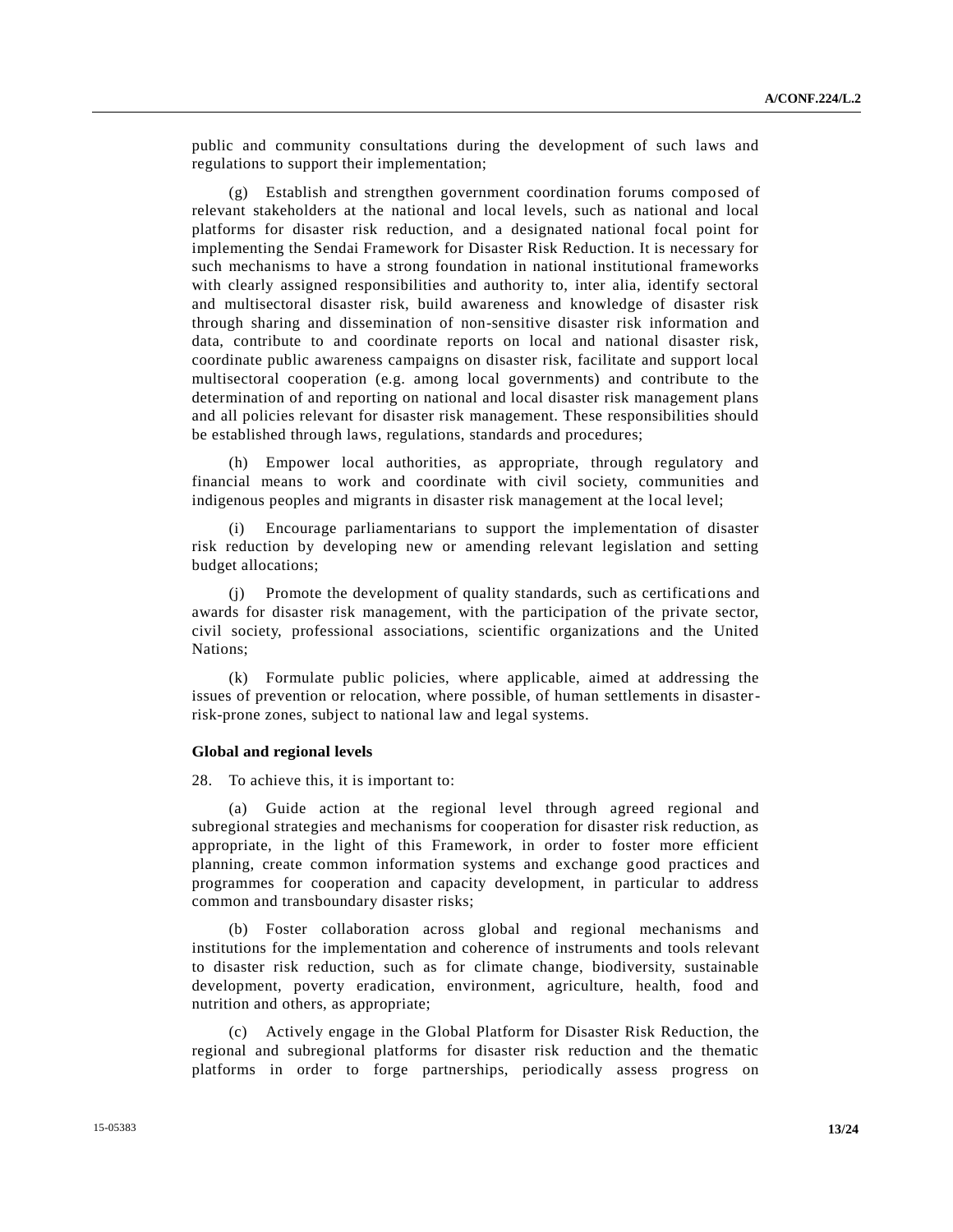implementation and share practice and knowledge on disaster risk-informed policies, programmes and investments, including on development and climate issues, as appropriate, as well as to promote the integration of disaster risk management in other relevant sectors. Regional intergovernmental organizations should play an important role in the regional platforms for disaster risk reduction;

(d) Promote transboundary cooperation to enable policy and planning for the implementation of ecosystem-based approaches with regard to shared resources, such as within river basins and along coastlines, to build resilience and reduce disaster risk, including epidemic and displacement risk;

(e) Promote mutual learning and exchange of good practices and information through, inter alia, voluntary and self-initiated peer reviews among interested States;

(f) Promote the strengthening of, as appropriate, international voluntary mechanisms for monitoring and assessment of disaster risks, including relevant data and information, benefiting from the experience of the Hyogo Framework for Action Monitor. Such mechanisms may promote the exchange of non-sensitive information on disaster risks to the relevant national Government bodies and stakeholders in the interest of sustainable social and economic development.

## **Priority 3. Investing in disaster risk reduction for resilience**

29. Public and private investment in disaster risk prevention and reduction through structural and non-structural measures are essential to enhance the economic, social, health and cultural resilience of persons, communities, countries and their assets, as well as the environment. These can be drivers of innovation, growth and job creation. Such measures are cost-effective and instrumental to save lives, prevent and reduce losses and ensure effective recovery and rehabilitation.

### **National and local levels**

30. To achieve this, it is important to:

(a) Allocate the necessary resources, including finance and logistics, as appropriate, at all levels of administration for the development and the implementation of disaster risk reduction strategies, policies, plans, laws and regulations in all relevant sectors;

(b) Promote mechanisms for disaster risk transfer and insurance, risk-sharing and retention and financial protection, as appropriate, for both public and private investment in order to reduce the financial impact of disasters on governments and societies, in urban and rural areas;

(c) Strengthen, as appropriate, disaster resilient public and private investments, particularly through: structural, non-structural and functional disaster risk prevention and reduction measures in critical facilities, in particular schools and hospitals and physical infrastructures; building better from the start to withstand hazards through proper design and construction, including the use of the principles of universal design and the standardization of building materials; retrofitting and rebuilding; nurturing a culture of maintenance; and taking into account economic, social, structural, technological and environmental impact assessments;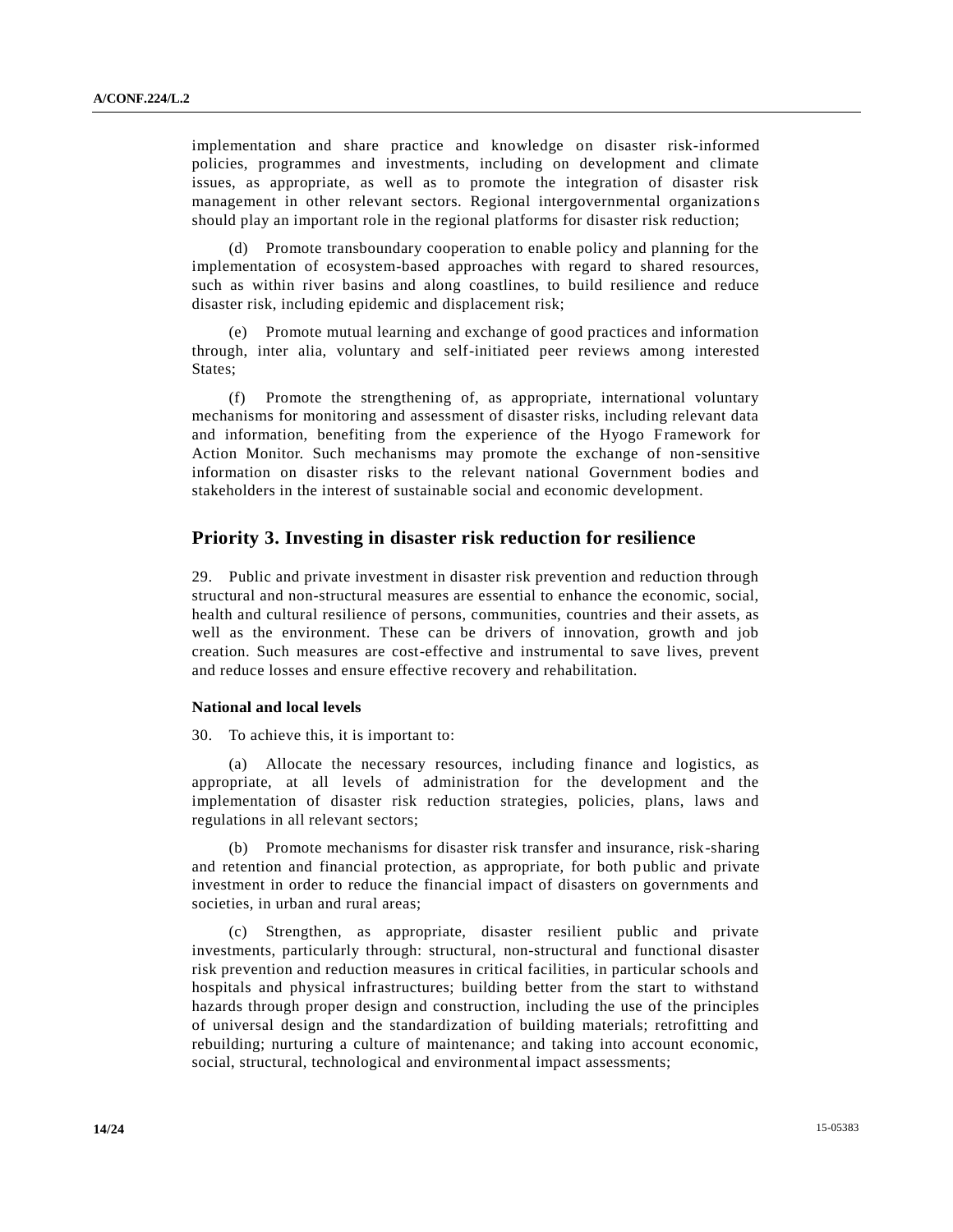(d) Protect or support the protection of cultural and collecting institutions and other sites of historical, cultural heritage and religious interest;

Promote the disaster risk resilience of workplaces through structural and non-structural measures;

(f) Promote the mainstreaming of disaster risk assessments into land-use policy development and implementation, including urban planning, land degradation assessments and informal and non-permanent housing, and the use of guidelines and follow-up tools informed by anticipated demographic and environmental changes;

Promote the mainstreaming of disaster risk assessment, mapping and management into rural development planning and management of, inter alia, mountains, rivers, coastal flood plain areas, drylands, wetlands and all other areas prone to droughts and flooding, including through the identification of areas that are safe for human settlement, and at the same time preserving ecosystem functions that help reduce risks;

(h) Encourage the revision of existing or the development of new building codes and standards and rehabilitation and reconstruction practices at the national or local levels, as appropriate, with the aim of making them more applicable within the local context, particularly in informal and marginal human settlements, and reinforce the capacity to implement, survey and enforce such codes through an appropriate approach, with a view to fostering disaster-resistant structures;

Enhance the resilience of national health systems, including by integrating disaster risk management into primary, secondary and tertiary health care, especially at the local level; developing the capacity of health workers in understanding disaster risk and applying and implementing disaster risk reduction approaches in health work; promoting and enhancing the training capacities in the field of disaster medicine; and supporting and training community health groups in disaster risk reduction approaches in health programmes, in collaboration with other sectors, as well as in the implementation of the International Health Regulations (2005) of the World Health Organization;

Strengthen the design and implementation of inclusive policies and social safety-net mechanisms, including through community involvement, integrated with livelihood enhancement programmes, and access to basic health-care services, including maternal, newborn and child health, sexual and reproductive health, food security and nutrition, housing and education, towards the eradication of poverty, to find durable solutions in the post-disaster phase and to empower and assist people disproportionately affected by disasters;

(k) People with life threatening and chronic disease, due to their particular needs, should be included in the design of policies and plans to manage their risks before, during and after disasters, including having access to life -saving services;

Encourage the adoption of policies and programmes addressing disasterinduced human mobility to strengthen the resilience of affected people and that of host communities, in accordance with national laws and circumstances;

(m) Promote, as appropriate, the integration of disaster risk reduction considerations and measures in financial and fiscal instruments;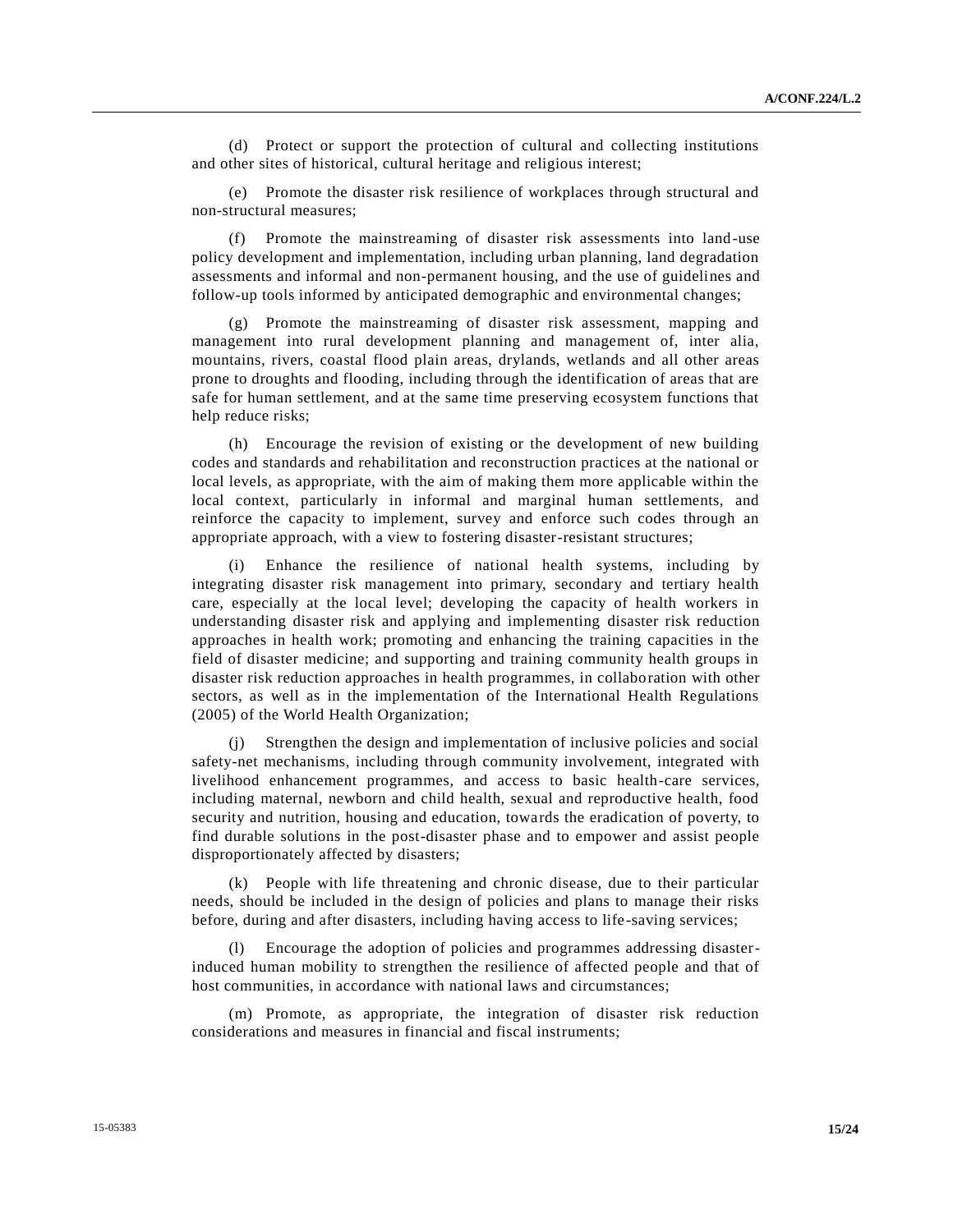(n) Strengthen the sustainable use and management of ecosystems and implement integrated environmental and natural resource management approaches that incorporate disaster risk reduction;

(o) Increase business resilience and protection of livelihoods and productive assets throughout the supply chains, ensure continuity of services and integrate disaster risk management into business models and practices;

(p) Strengthen the protection of livelihoods and productive assets, including livestock, working animals, tools and seeds;

(q) Promote and integrate disaster risk management approaches throughout the tourism industry, given the often heavy reliance on tourism as a key economic driver.

#### **Global and regional levels**

31. To achieve this, it is important to:

(a) Promote coherence across systems, sectors and organizations related to sustainable development and to disaster risk reduction in their policies, plans, programmes and processes;

(b) Promote the development and strengthening of disaster risk transfer and sharing mechanisms and instruments in close cooperation with partners in the international community, business, international financial institutions and other relevant stakeholders;

(c) Promote cooperation between academic, scientific and research entities and networks and the private sector to develop new products and services to help reduce disaster risk, in particular those that would assist developing countries and their specific challenges;

(d) Encourage the coordination between global and regional financial institutions with a view to assessing and anticipating the potential economic and social impacts of disasters;

(e) Enhance cooperation between health authorities and other relevant stakeholders to strengthen country capacity for disaster risk management for health, the implementation of the International Health Regulations (2005) and the building of resilient health systems;

(f) Strengthen and promote collaboration and capacity-building for the protection of productive assets, including livestock, working animals, tools and seeds;

(g) Promote and support the development of social safety nets as disaster risk reduction measures linked to and integrated with livelihood enhancement programmes in order to ensure resilience to shocks at the household and community levels;

(h) Strengthen and broaden international efforts aimed at eradicating hunger and poverty through disaster risk reduction;

(i) Promote and support collaboration among relevant public and private stakeholders to enhance the resilience of business to disasters.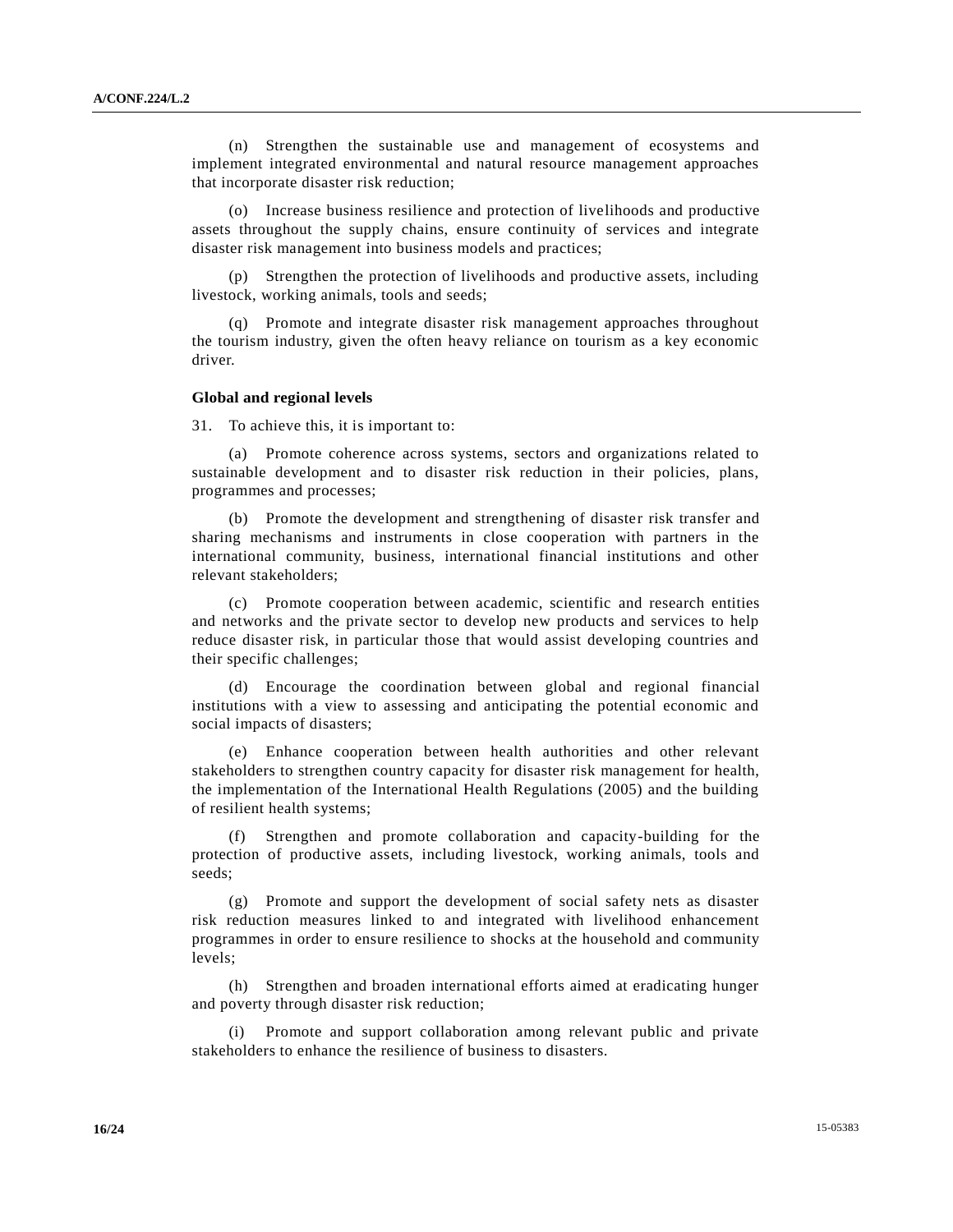# **Priority 4. Enhancing disaster preparedness for effective response and to "Build Back Better" in recovery, rehabilitation and reconstruction**

32. The steady growth of disaster risk, including the increase of people and assets exposure, combined with the lessons learned from past disasters, indicates the need to further strengthen disaster preparedness for response, take action in anticipation of events, integrate disaster risk reduction in response preparedness and ensure that capacities are in place for effective response and recovery at all levels. Empowering women and persons with disabilities to publicly lead and promote gender equitable and universally accessible response, recovery rehabilitation and reconstruction approaches are key. Disasters have demonstrated that the recovery, rehabilitation and reconstruction phase, which needs to be prepared ahead of a disaster, is a critical opportunity to "Build Back Better", including through integrating disaster risk reduction into development measures, making nations and communities resilient to disasters.

### **National and local levels**

33. To achieve this, it is important to:

(a) Prepare or review and periodically update disaster preparedness and contingency policies, plans and programmes with the involvement of the relevant institutions, considering climate change scenarios and their impact on disaster risk, and facilitating, as appropriate, the participation of all sectors and relevant stakeholders;

(b) Invest in, develop, maintain and strengthen people-centred multi-hazard, multisectoral forecasting and early warning systems, disaster risk and emergency communications mechanisms, social technologies and hazard-monitoring telecommunications systems. Develop such systems through a participatory process. Tailor them to the needs of users, including social and cultural requirements, in particular gender. Promote the application of simple and low-cost early warning equipment and facilities and broaden release channels for natural disaster early warning information;

(c) Promote the resilience of new and existing critical infrastructure, including water, transportation and telecommunications infrastructure, educational facilities, hospitals and other health facilities, to ensure that they remain safe, effective and operational during and after disasters in order to provide live -saving and essential services;

(d) Establish community centres for the promotion of public awareness and the stockpiling of necessary materials to implement rescue and relief activities;

(e) Adopt public policies and actions that support the role of public service workers to establish or strengthen coordination and funding mechanisms and procedures for relief assistance and plan and prepare for post-disaster recovery and reconstruction;

(f) Train the existing workforce and voluntary workers in disaster response and strengthen technical and logistical capacities to ensure better response in emergencies;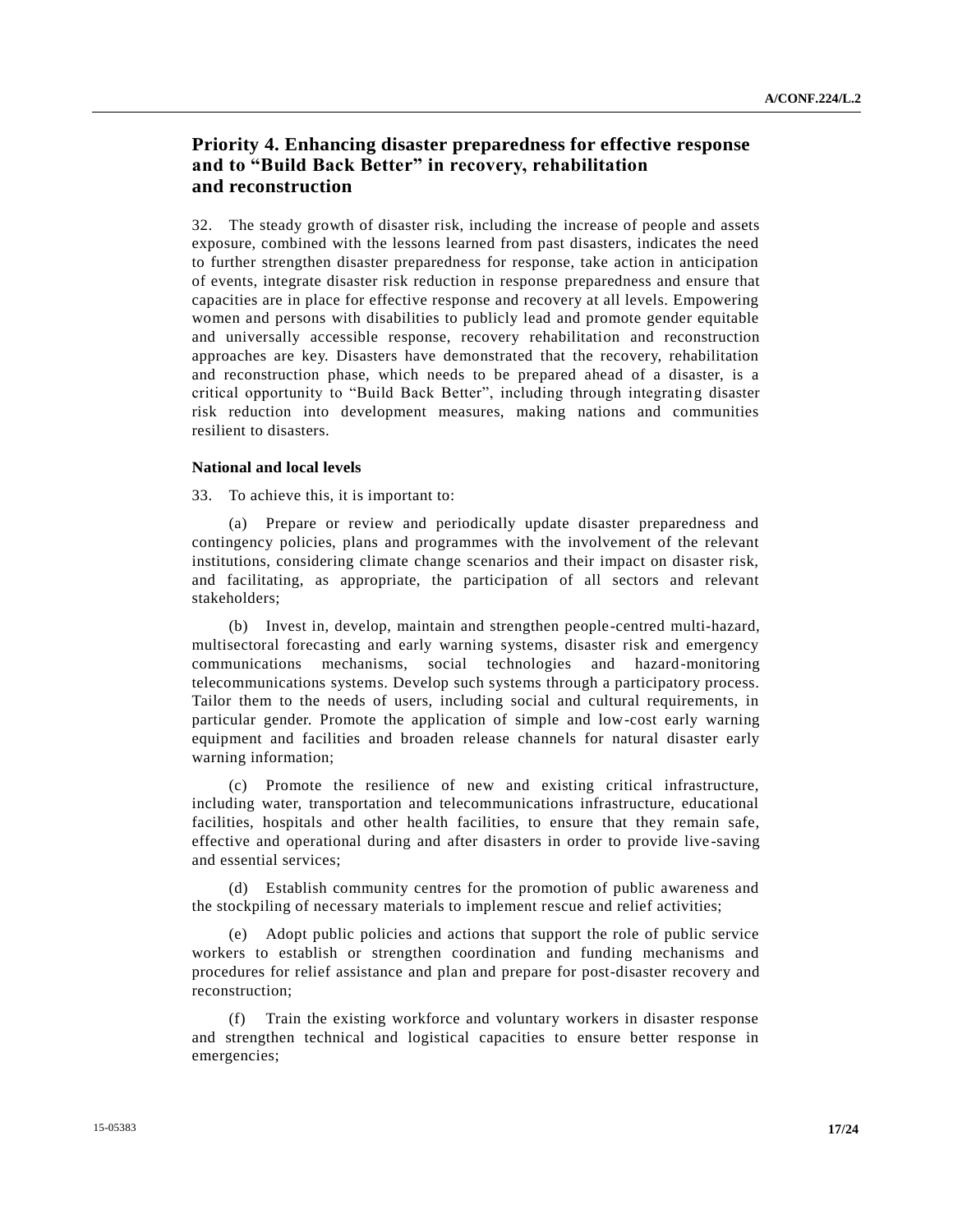(g) Ensure the continuity of operations and planning, including social and economic recovery, and the provision of basic services in the post-disaster phase;

(h) Promote regular disaster preparedness, response and recovery exercises, including evacuation drills, training and the establishment of area-based support systems, with a view to ensuring rapid and effective response to disasters and related displacement, including access to safe shelter, essential food and non-food relief supplies, as appropriate to local needs;

Promote the cooperation of diverse institutions, multiple authorities and related stakeholders at all levels, including affected communities and business, in view of the complex and costly nature of post-disaster reconstruction, under the coordination of national authorities;

(j) Promote the incorporation of disaster risk management into post-disaster recovery and rehabilitation processes, facilitate the link between relief, rehabilitation and development, use opportunities during the recovery phase to develop capacities that reduce disaster risk in the short, medium and long term, including through the development of measures such as land use planning, structural standards improvement and the sharing of expertise, knowledge, post-disaster reviews and lessons learned and integrate post-disaster reconstruction into the economic and social sustainable development of affected areas. This should also apply to temporary settlements for persons displaced by disasters;

(k) Develop guidance for preparedness for disaster reconstruction, such as on land use planning and structural standards improvement, including by learning from the recovery and reconstruction programmes over the decade since the adoption of the Hyogo Framework for Action, and exchanging experienc es, knowledge and lessons learned;

(l) Consider the relocation of public facilities and infrastructures to areas outside the risk range, wherever possible, in the post-disaster reconstruction process, in consultation with the people concerned, as appropriate;

(m) Strengthen the capacity of local authorities to evacuate persons living in disaster-prone areas;

(n) Establish a mechanism of case registry and a database of mortality caused by disaster in order to improve the prevention of morbidity and mortality;

(o) Enhance recovery schemes to provide psychosocial support and mental health services for all people in need;

(p) Review and strengthen, as appropriate, national laws and procedures on international cooperation, based on the guidelines for the domestic facilitation and regulation of international disaster relief and initial recovery assistance.

### **Global and regional levels**

34. To achieve this, it is important to:

(a) Develop and strengthen, as appropriate, coordinated regional approaches and operational mechanisms to prepare for and ensure rapid and effective disaster response in situations that exceed national coping capacities;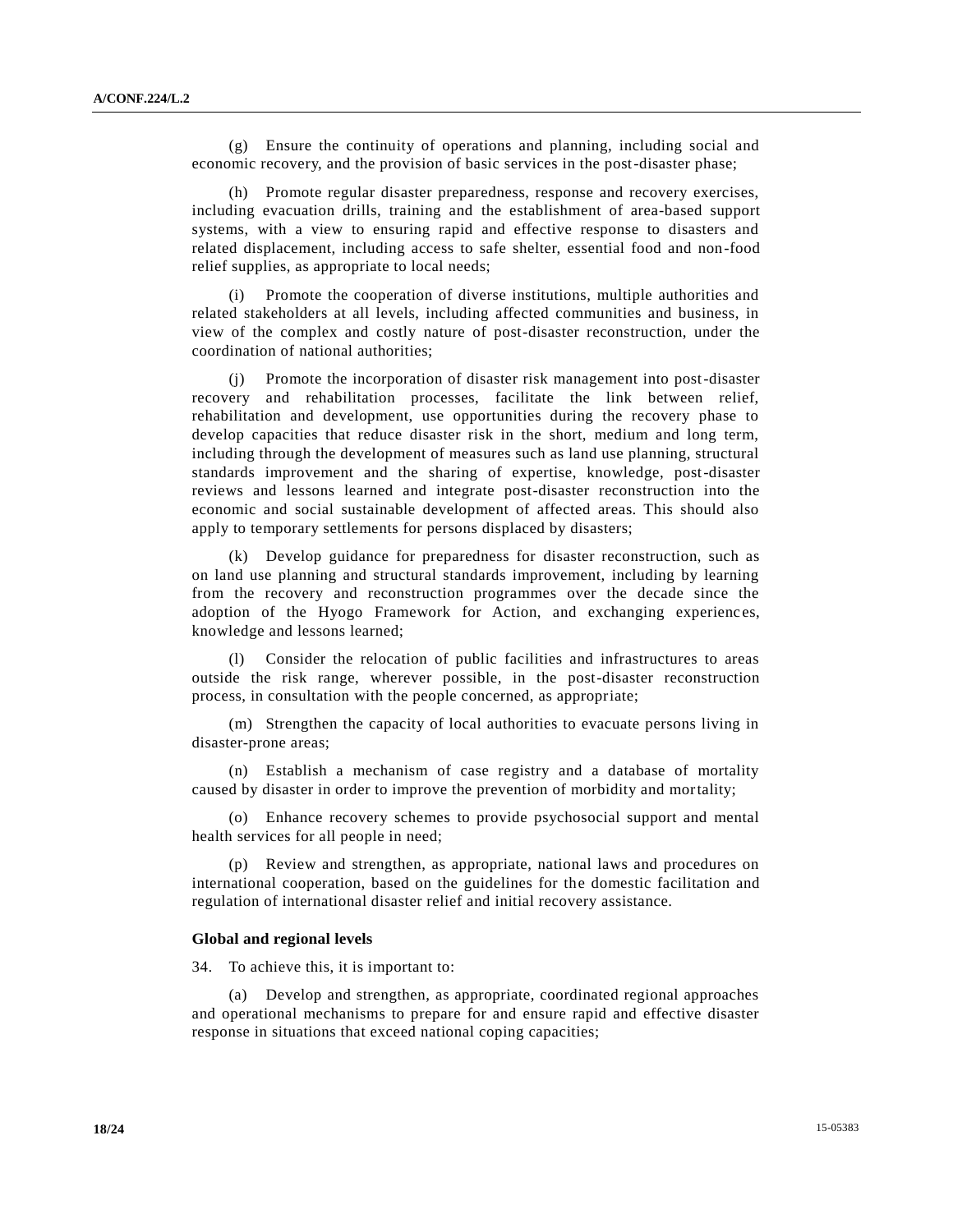(b) Promote the further development and dissemination of instruments, such as standards, codes, operational guides and other guidance instruments, to support coordinated action in disaster preparedness and response and facilitate information sharing on lessons learned and best practices for policy practice and post-disaster reconstruction programmes;

(c) Promote the further development of and investment in effective, nationally-compatible, regional multi-hazard early warning mechanisms, where relevant, in line with the Global Framework for Climate Services, and facilitate the sharing and exchange of information across all countries;

(d) Enhance international mechanisms, such as the International Recovery Platform, for the sharing of experience and learning among countries and all relevant stakeholders;

(e) Support, as appropriate, the efforts of relevant United Nations entities to strengthen and implement global mechanisms on hydrometeorological issues in order to raise awareness and improve understanding of water-related disaster risks and their impact on society, and advance strategies for disaster risk reduc tion upon the request of States;

(f) Support regional cooperation to deal with disaster preparedness, including through common exercises and drills;

(g) Promote regional protocols to facilitate the sharing of response capacities and resources during and after disasters;

(h) Train the existing workforce and volunteers in disaster response.

# **V. Role of stakeholders**

35. While States have the overall responsibility for reducing disaster risk, it is a shared responsibility between Governments and relevant stakeholders. In particular, non-State stakeholders play an important role as enablers in providing support to States, in accordance with national policies, laws and regulations, in the implementation of this Framework at local, national, regional and global levels. Their commitment, goodwill, knowledge, experience and resources will be required.

36. When determining specific roles and responsibilities for stakeholders, and at the same time building on existing relevant international instruments, States should encourage the following actions on the part of all public and private stakeholders:

(a) Civil society, volunteers, organized voluntary work organizations and community-based organizations to: participate, in collaboration with public institutions, to, inter alia, provide specific knowledge and pragmatic guidance in the context of the development and implementation of normative frameworks, standards and plans for disaster risk reduction; engage in the implementation of local, national, regional and global plans and strategies; contribute to and support public awareness, a culture of prevention and education on disaster risk; and advocate for resilient communities and an inclusive and all-of-society disaster risk management that strengthen synergies across groups, as appropriate. On this point, it should be noted that: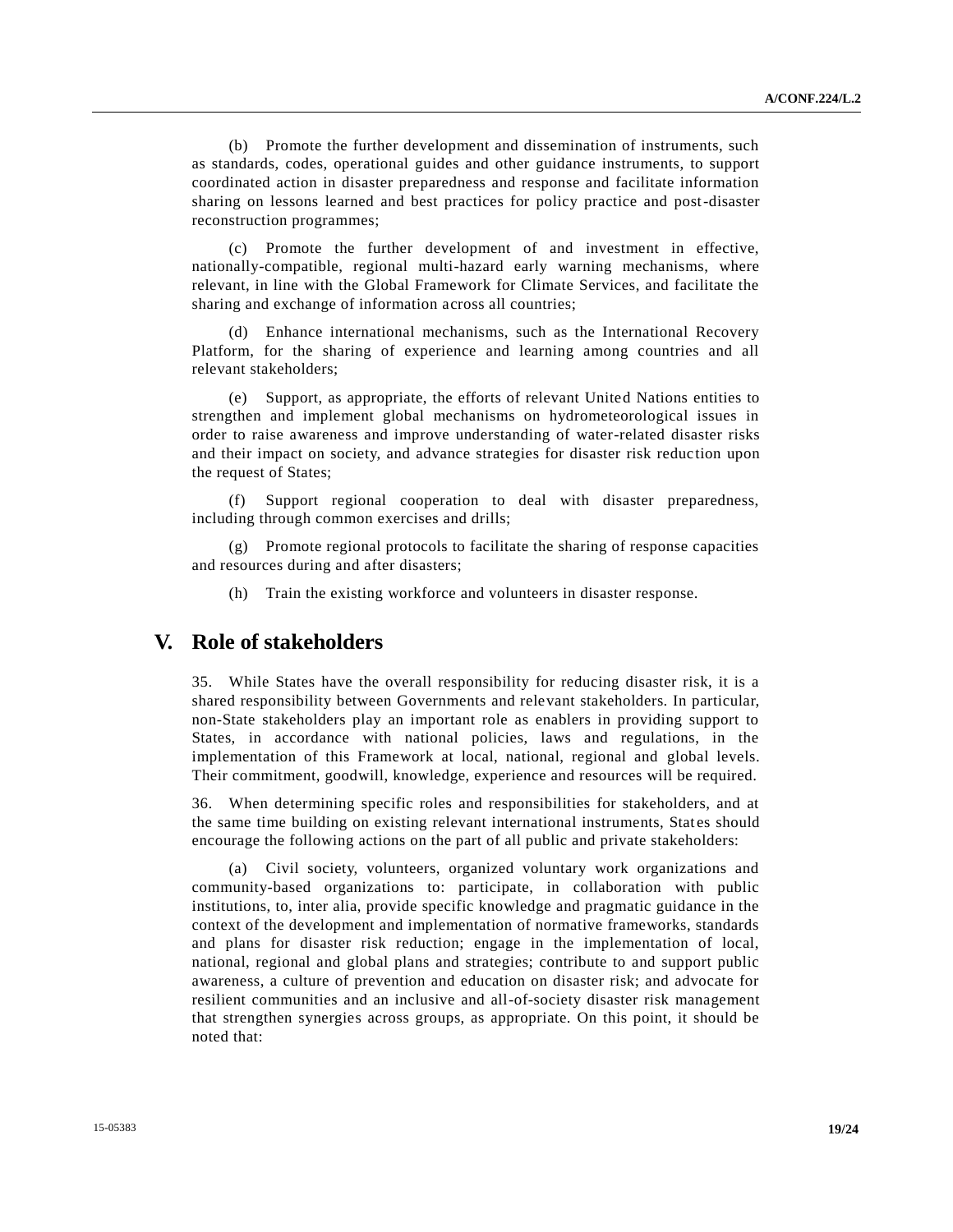(i) Women and their participation are critical to effectively managing disaster risk and designing, resourcing and implementing gender-sensitive disaster risk reduction policies, plans and programmes; and adequate capacity building measures need to be taken to empower women for preparedness as well as to build their capacity to secure alternate means of livelihood in postdisaster situations;

(ii) Children and youth are agents of change and should be given the space and modalities to contribute to disaster risk reduction, in accordance with legislation, national practice and educational curricula;

(iii) Persons with disabilities and their organizations are critical in the assessment of disaster risk and in designing and implementing plans tailored to specific requirements, taking into consideration, inter alia, the principles of universal design;

(iv) Older persons have years of knowledge, skills and wisdom, which are invaluable assets to reduce disaster risk, and they should be included in the design of policies, plans and mechanisms, including for early warning;

(v) Indigenous peoples, through their experience and traditional knowledge, provide an important contribution to the development and implementation of plans and mechanisms, including for early warning;

(vi) Migrants contribute to the resilience of communities and societies and their knowledge, skills and capacities can be useful in the design and implementation of disaster risk reduction;

(b) Academia, scientific and research entities and networks to: focus on the disaster risk factors and scenarios, including emerging disaster risks, in the medium and long term; increase research for regional, national and local application; support action by local communities and authorities; and support the interface between policy and science for decision-making;

(c) Business, professional associations and private sector financial institutions, including financial regulators and accounting bodies, as well as philanthropic foundations, to: integrate disaster risk management, including business continuity, into business models and practices through disaster-riskinformed investments, especially in micro, small and medium-sized enterprises; engage in awareness-raising and training for their employees and customers; engage in and support research and innovation, as well as technological development for disaster risk management; share and disseminate knowledge, practices and nonsensitive data; and actively participate, as appropriate and under the guidance of the public sector, in the development of normative frameworks and technical standards that incorporate disaster risk management;

(d) Media to: take an active and inclusive role at the local, national, regional and global levels in contributing to the raising of public awareness and understanding and disseminate accurate and non-sensitive disaster risk, hazard and disaster information, including on small-scale disasters, in a simple, transparent, easy-to-understand and accessible manner, in close cooperation with national authorities; adopt specific disaster risk reduction communications policies; support, as appropriate, early warning systems and life-saving protective measures; and stimulate a culture of prevention and strong community involvement in sustained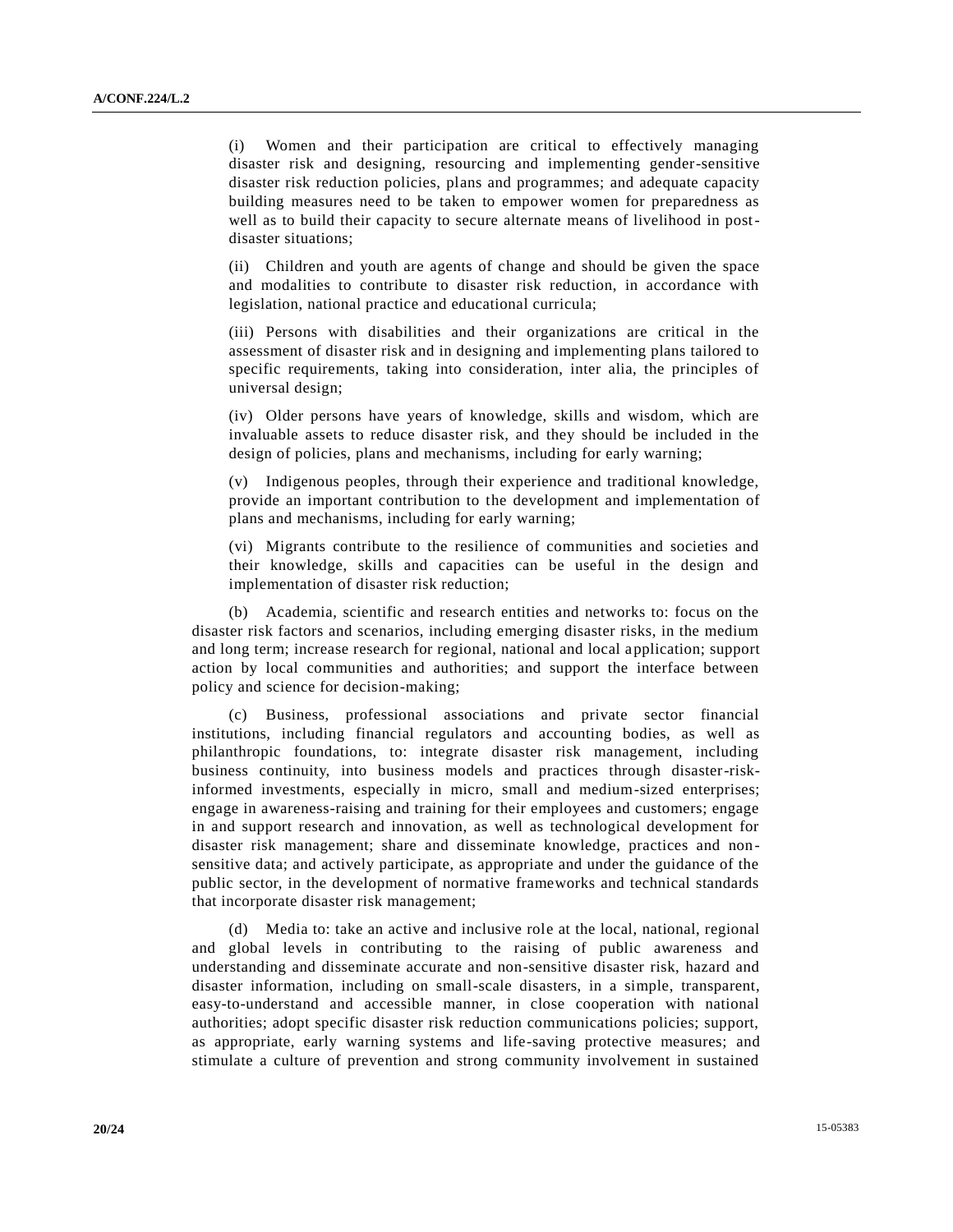public education campaigns and public consultations at all levels of society, in accordance with national practices.

37. With reference to the General Assembly resolution 68/211 of 20 December 2013, commitments by relevant stakeholders are important in order to identify modalities of cooperation and to implement this Framework. Those commitments should be specific and time-bound in order to support the development of partnerships at local, national, regional and global levels and the implementation of local and national disaster risk reduction strategies and plans. All stakeholders are encouraged to publicize their commitments and their fulfilment in support of the implementation of this Framework, or of the national and local disaster risk management plans, through the website of the United Nations Office for Disaster Risk Reduction.

# **VI. International cooperation and global partnership**

## **General considerations**

38. Given their different capacities, as well as the linkage between the level of support provided to them and the extent to which they will be able to implement this Framework, developing countries require an enhanced provision of means of implementation, including adequate, sustainable and timely resources, through international cooperation and global partnerships for development, and continued international support, so as to strengthen their efforts to reduce disaster risk.

39. International cooperation for disaster risk reduction includes a variety of sources and is a critical element in supporting the efforts of developing countries to reduce disaster risk.

40. In addressing economic disparity and disparity in technological innovation and research capacity among countries, it is crucial to enhance technology transfer, involving a process of enabling and facilitating flows of skill, knowledge, ideas, know-how and technology from developed to developing countries in the implementation of this Framework.

41. Disaster-prone developing countries, in particular the least developed countries, small island developing States, landlocked developing countries and African countries, as well as middle-income countries facing specific challenges, warrant particular attention in view of their higher vulnerability and risk levels, which often greatly exceed their capacity to respond to and recover from disasters. Such vulnerability requires the urgent strengthening of international cooperation and ensuring genuine and durable partnerships at the regional and international levels in order to support developing countries to implement this Framework, in accordance with their national priorities and needs. Similar attention and appropriate assistance should also be extended to other disaster-prone countries with specific characteristics, such as archipelagic countries, as well as countries with extensive coastlines.

42. Disasters can disproportionately affect small island developing States, owing to their unique and particular vulnerabilities. The effects of disasters, some of which have increased in intensity and have been exacerbated by climate change, impede their progress towards sustainable development. Given the special case of small island developing States, there is a critical need to build resilience and to provide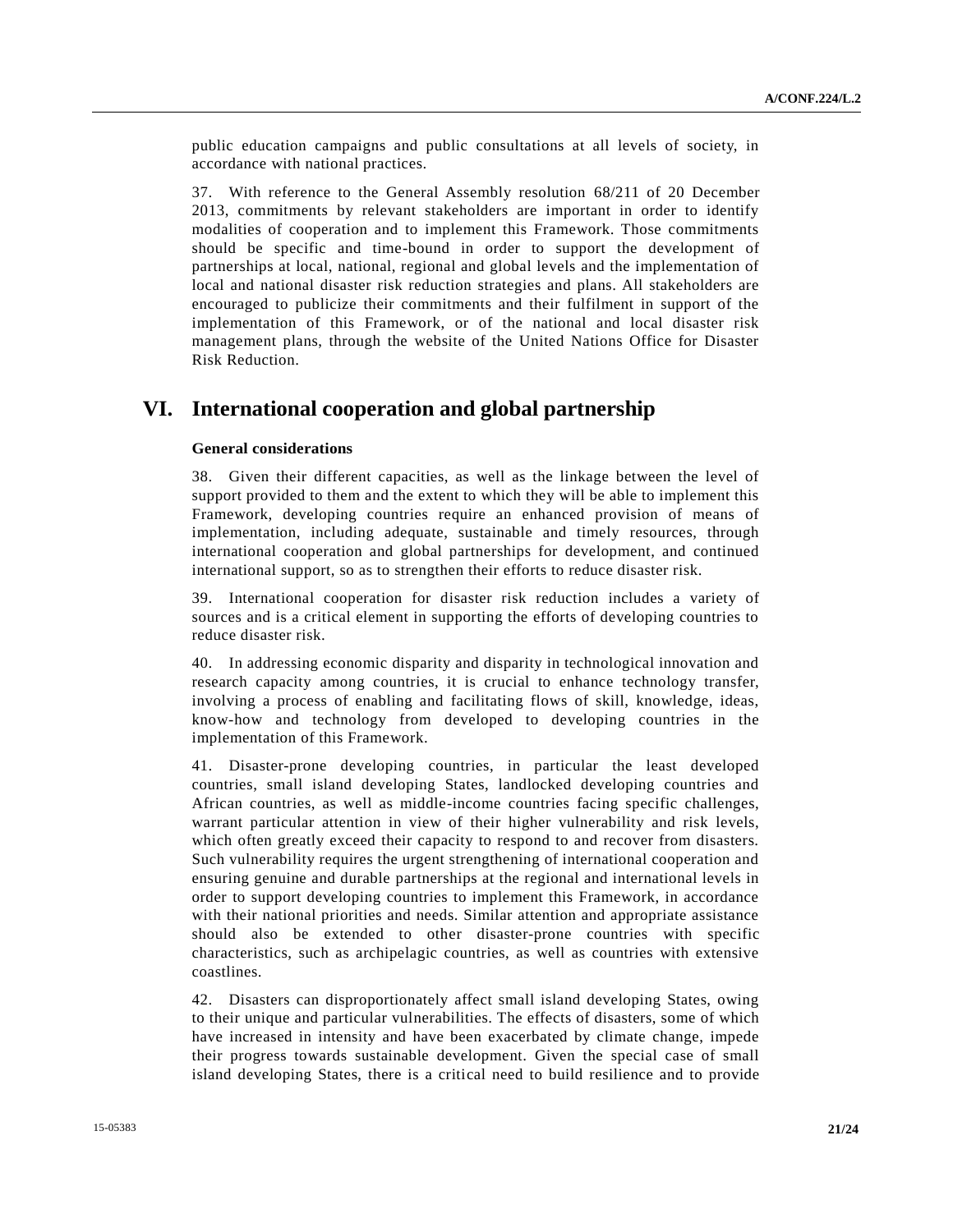particular support through the implementation of the outcome of the SIDS Accelerated Modalities of Action (SAMOA) Pathway<sup>11</sup> in the area of disaster risk reduction.

43. African countries continue to face challenges related to disasters and increasing risks, including those related to enhancing resilience of infrastructure, health and livelihoods. These challenges require increased international cooperation and the provision of adequate support to African countries to allow for the implementation of this Framework.

44. North-South cooperation, complemented by South-South and triangular cooperation, has proven to be key to reducing disaster risk and there is a need to further strengthen cooperation in both areas. Partnerships play an additional important role by harnessing the full potential of countries and supporting their national capacities in disaster risk management and in improving the social, health and economic well-being of individuals, communities and countries.

45. Efforts by developing countries offering South-South and triangular cooperation should not reduce North-South cooperation from developed countries as they complement North-South cooperation.

46. Financing from a variety of international sources, public and private transfer of reliable, affordable, appropriate and modern environmentally sound technology, on concessional and preferential terms, as mutually agreed, capacity-building assistance for developing countries and enabling institutional and policy environments at all levels are critically important means of reducing disaster risk.

### **Means of implementation**

47. To achieve this, it is necessary to:

(a) Reaffirm that developing countries need enhanced provision of coordinated, sustained, and adequate international support for disaster risk reduction, in particular for the least developed countries, small island developing States, landlocked developing countries and African countries, as well as middle income countries facing specific challenges, through bilateral and multilateral channels, including through enhanced technical and financial support and technology transfer on concessional and preferential terms, as mutually agreed, for the development and strengthening of their capacities;

(b) Enhance access of States, in particular developing countries, to finance, environmentally sound technology, science and inclusive innovation, as well as knowledge and information-sharing through existing mechanisms, namely bilateral, regional and multilateral collaborative arrangements, including the United Nations and other relevant bodies;

(c) Promote the use and expansion of thematic platforms of cooperation, such as global technology pools and global systems to share know-how, innovation and research and ensure access to technology and information on disaster risk reduction;

(d) Incorporate disaster risk reduction measures into multilateral and bilateral development assistance programmes within and across all sectors, as appropriate, related to poverty reduction, sustainable development, natural resource

<sup>&</sup>lt;sup>11</sup> General Assembly resolution 69/15, annex.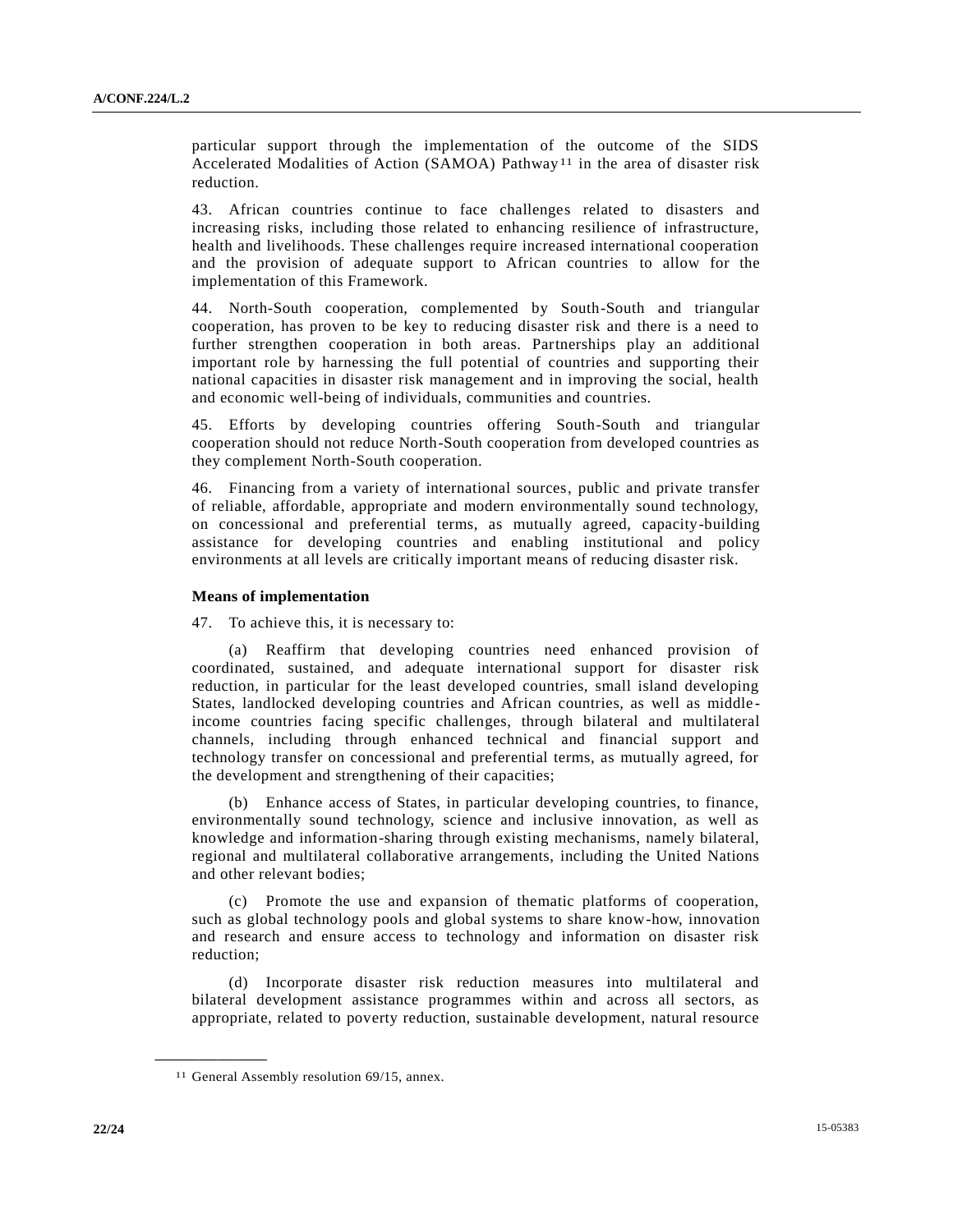management, the environment, urban development and adaptation to climate change.

### **Support from international organizations**

48. To support the implementation of this Framework, the following is necessary:

(a) The United Nations and other international and regional organizations, international and regional financial institutions and donor agencies engaged in disaster risk reduction are requested, as appropriate, to enhance the coordination of their strategies in this regard;

(b) The entities of the United Nations system, including the funds and programmes and the specialized agencies, through the United Nations Plan of Action on Disaster Risk Reduction for Resilience, United Nations Development Assistance Frameworks and country programmes, to promote the optimum use of resources and to support developing countries, at their request, in the implementation of this Framework, in coordination with other relevant frameworks, such as the International Health Regulations (2005), including through the development and the strengthening of capacities and clear and focused programmes that support the priorities of States in a balanced, well-coordinated and sustainable manner, within their respective mandates;

(c) The United Nations Office for Disaster Risk Reduction, in particular, is requested to support the implementation, follow-up and review of this Framework by: preparing periodic reviews on progress, in particular for the Global Platform, and, as appropriate, in a timely manner, along with the follow-up process at the United Nations, supporting the development of coherent global and regional followup and indicators, and in coordination, as appropriate, with other relevant mechanisms for sustainable development and climate change, and updating the existing web-based Hyogo Framework for Action Monitor accordingly; participating actively in the work of the Inter-Agency and Expert Group on Sustainable Development Indicators; generating evidence-based and practical guidance for implementation in close collaboration with States and through the mobilization of experts; reinforcing a culture of prevention among relevant stakeholders through supporting development of standards by experts and technical organizations, advocacy initiatives and dissemination of disaster risk information, policies and practices, as well as by providing education and training on disaster risk reduction through affiliated organizations; supporting countries, including through national platforms or their equivalent, in their development of national plans and monitoring trends and patterns in disaster risk, loss and impacts; convening the Global Platform for Disaster Risk Reduction and supporting the organization of regional platforms for disaster risk reduction in cooperation with regional organizations; leading the revision of the United Nations Plan of Action on Disaster Risk Reduction for Resilience; facilitating the enhancement of, and continuing to service, the UNISDR Scientific and Technical Advisory Group in mobilizing science and technical work on disaster risk reduction; leading, in close coordination with States, the update of the publication "2009 UNISDR Terminology on Disaster Risk Reduction", in line with the terminology agreed upon by States; and maintaining the stakeholders' commitment registry;

(d) International financial institutions, such as the World Bank and regional development banks, to consider the priorities of this Framework for providing financial support and loans for integrated disaster risk reduction to developing countries;